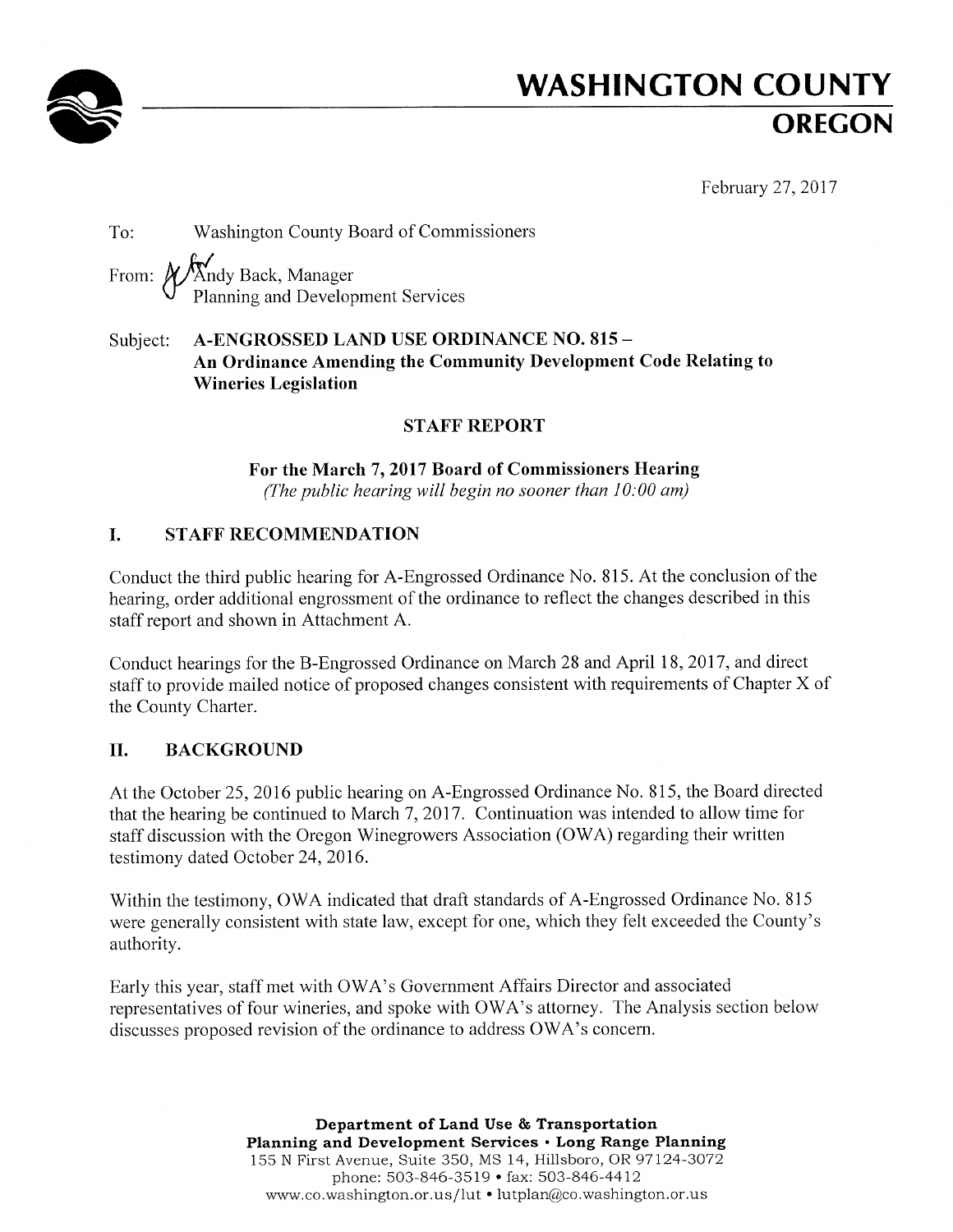## **III. ANALYSIS**

Senate Bill (SB) 841, adopted into Oregon Revised Statute (ORS) 215, pertains to activities at wineries on exclusive farm use lands (EFU/AF-20). The bill specifically allows application of conditions related to number of event attendees, hours of event operation, access and parking, traffic management, sanitation and solid waste for **agritourism and other commercial uses at Standard Wineries** – activities that require a license or permit separate from the winery permit.

The bill does not clearly address whether those conditions could/should also apply to winerelated activities that are allowed through the Winery permit itself (no separate license/permit required), such as tasting room activities and winemaker dinners. Since statute is unclear, staff considered whether or not to apply them in such cases, and consulted DLCD before making the recommendation to apply these conditions to wine-related activities allowed through the winery permit.

OWA's testimony states:

*…Although the County's proposed Ordinance 815 largely adheres to the Legislature's intent in SB 841, we are concerned that some of the County's proposed regulations exceed the County's authority under state law. Specifically, the County's proposed rules allow the County to regulate the hours of operation of tasting rooms at permitted use wineries, as well as the number of people that may visit these wineries for basic retail and marketing activities. See proposed CDC 430-145.4 B.*

*This provision exceeds the County's authority under state law because SB 841 does not allow these conditions on basic tasting room operations. The Oregon Supreme Court has held that counties may not place conditions on permitted uses in the EFU zone beyond those imposed by state law…*

Upon further review, staff believes that these provisions are not essential and can be deleted from the proposed ordinance. SB 841 requires that the County **shall** apply to winery permits*, "regulations of general applicability for the public health and safety*." Counsel suggests that this requirement, also reflected in proposed CDC standards, would allow application of conditions like those above to the winery permit and to wine-related activities allowed through it, as needed for public health and safety. Staff therefore recommends deletion of Section 430-145.4 B, as shown below:

#### *430-145.4*

*In addition to producing and distributing wine, wineries may conduct activities consistent with 430-145.4 A. through E., F below, as applicable.*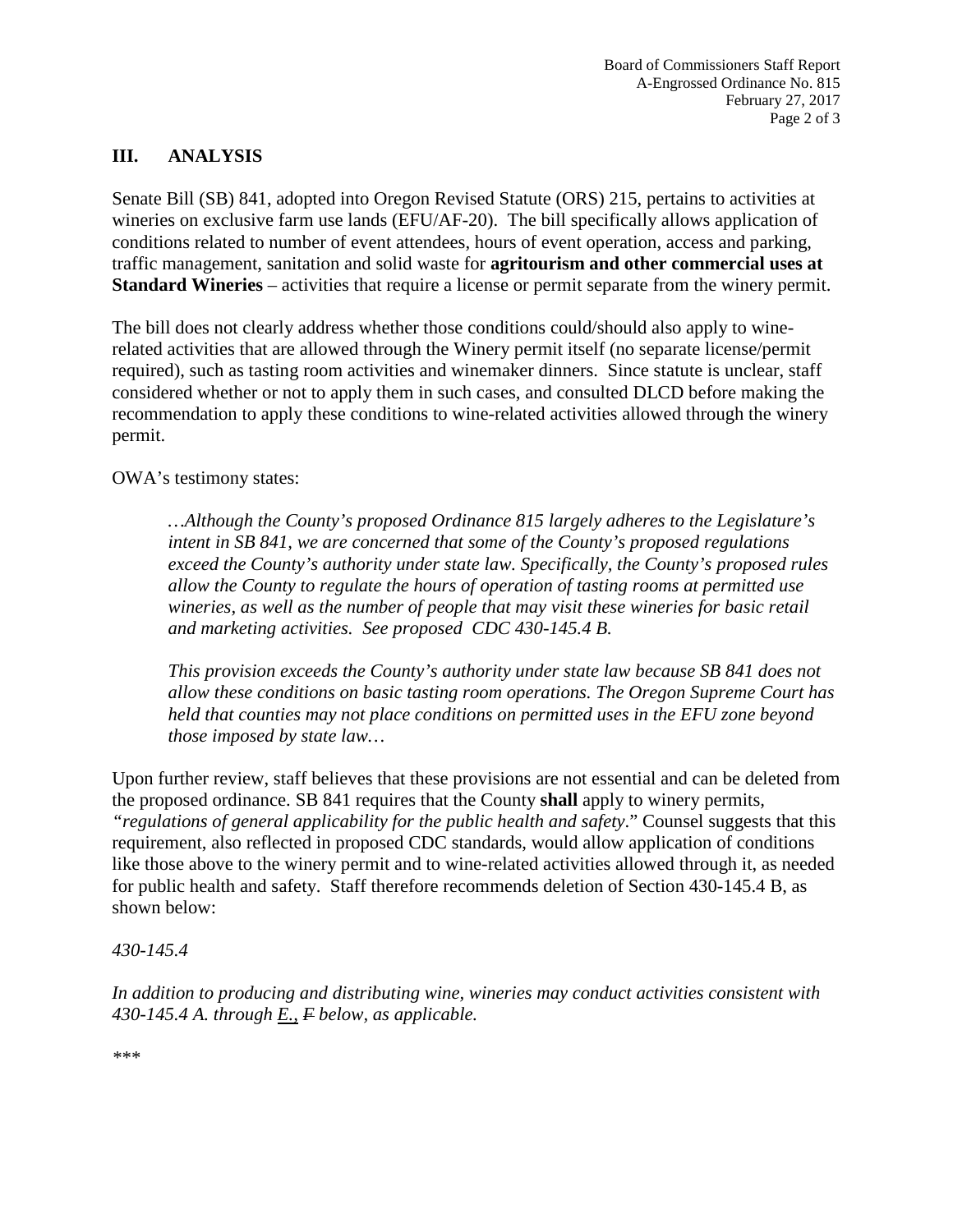## *B. Conditions related to number of event attendees, hours of event operation, access and parking, traffic management, sanitation and solid waste may be applied.*

Consistent with SB 841, the language deleted above would remain elsewhere in the filed ordinance where it applies only to *agritourism and commercial activities* at Standard Wineries.

OWA has indicated that the proposed deletion addresses their concerns.

# **IV. SUMMARY OF RECOMMENDED B-ENGROSSMENT**

As shown in Attachment A:

- *Delete draft CDC Section 430-145.4 B. (See page 12)*
- *Revise numbering as shown elsewhere in the exhibit, made necessary by the deletion*
- *Make additional minor formatting changes*

*List of Attachments* The following attachment identified in this staff report is provided:

Attachment A: Proposed Amendments to A-Engrossed Ordinance No. 815

\\pfilepsb\LRPLAN\Shared\PLNG\WPSHARE\2016 Ord\Ord815\_Wineries\Engrossment\Eng\_A\StaffReports\_PPTs\BOC\815A\_BOC\_SR\_022717\_Final.docx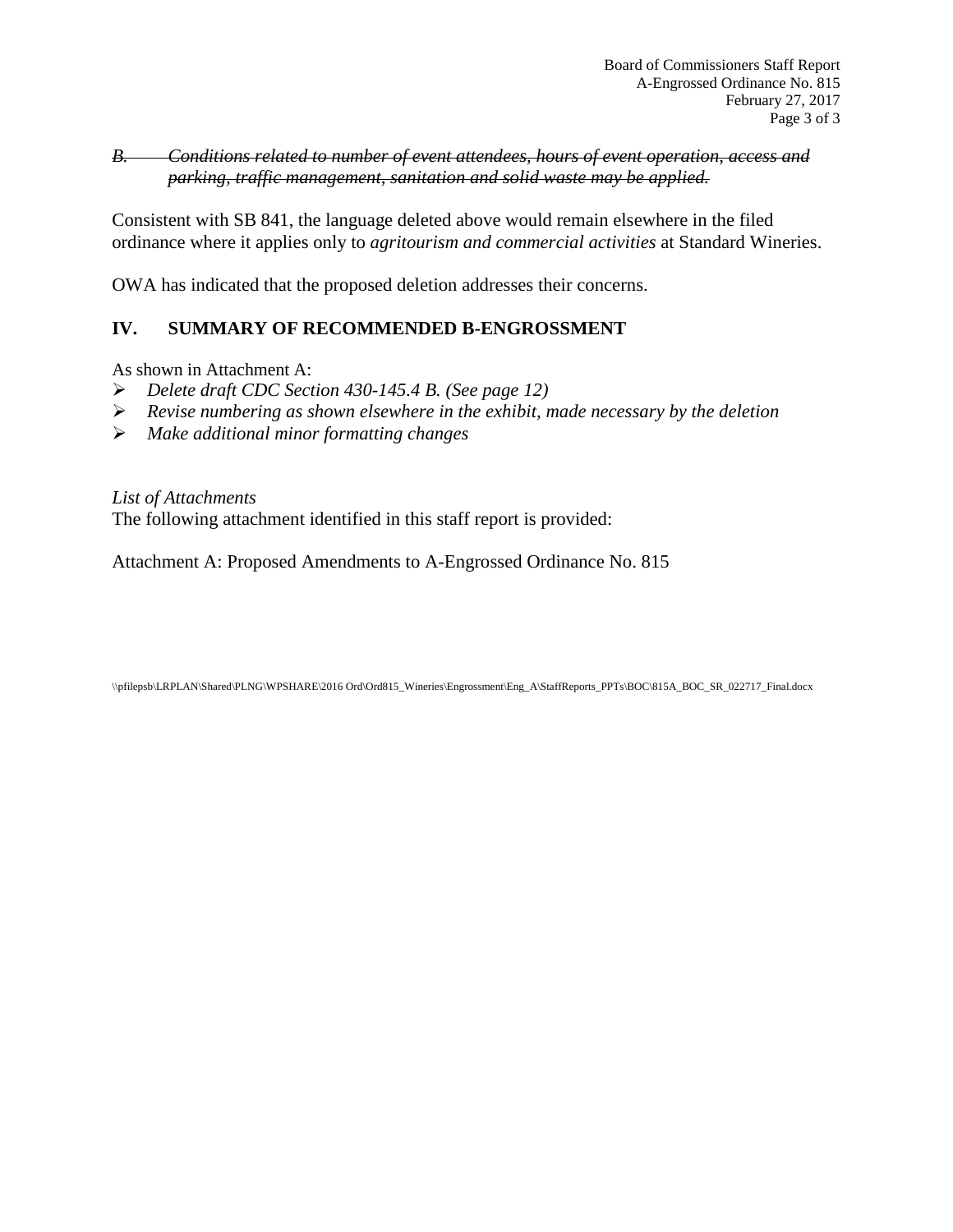Attachment A Proposed Amendments to A-Engrossed Ordinance No. 815 February 27, 2017 Page 1 of 21

Section 430-145 (Wineries) and related sections of the COMMUNITY DEVELOPMENT CODE relating to wineries, are amended to reflect the following:

#### **1. SECTION 340 – EXCLUSIVE FARM USE DISTRICT (EFU)**

#### **340-4 Uses Permitted Through a Type II Procedure**

\*\*\*

340-4.1 Permitted Uses which are exempt from Section 340-4.3:

\*\*\*

T. Winery - Section 430-145.1.

\*\*\*

Y. Agritourism events on seven (7) to eighteen (18) days per calendar year at a standard winery described under 430-145.1 (Section 430-145.5 C).

340-4.2 Permitted Uses which are subject to Section 340-4.3:

A. Commercial Activities in Conjunction with Farm Use, including the processing of farm crops into biofuel not permitted under ORS 215.203(2)(b)(L) or as described in Section 340-4.1 D. - Section 430-33. Commercial activities in conjunction with farm use are not allowed in conjunction with a marijuana crop. See Section 430-145.9 regarding wineries that are processed under Section 430-33 as commercial activities in conjunction with farm use.

\*\*\*

F. Home Occupation - Section 430-63. Applications to renew a home occupation do not have to address Section 340-4.3 if that section was addressed in a prior application. A home occupation on high-value farmland shall be operated in the dwelling or other buildings normally associated with uses permitted in the district. A home occupation shall not unreasonably interfere with other uses permitted on surrounding land in the EFU, EFC and AF-20 Districts. A bed and breakfast facility at a winery described under 430-145.1 or 430-145.2 may be processed as a home occupation subject to Section 430-63 (Section 430-145.4 C D).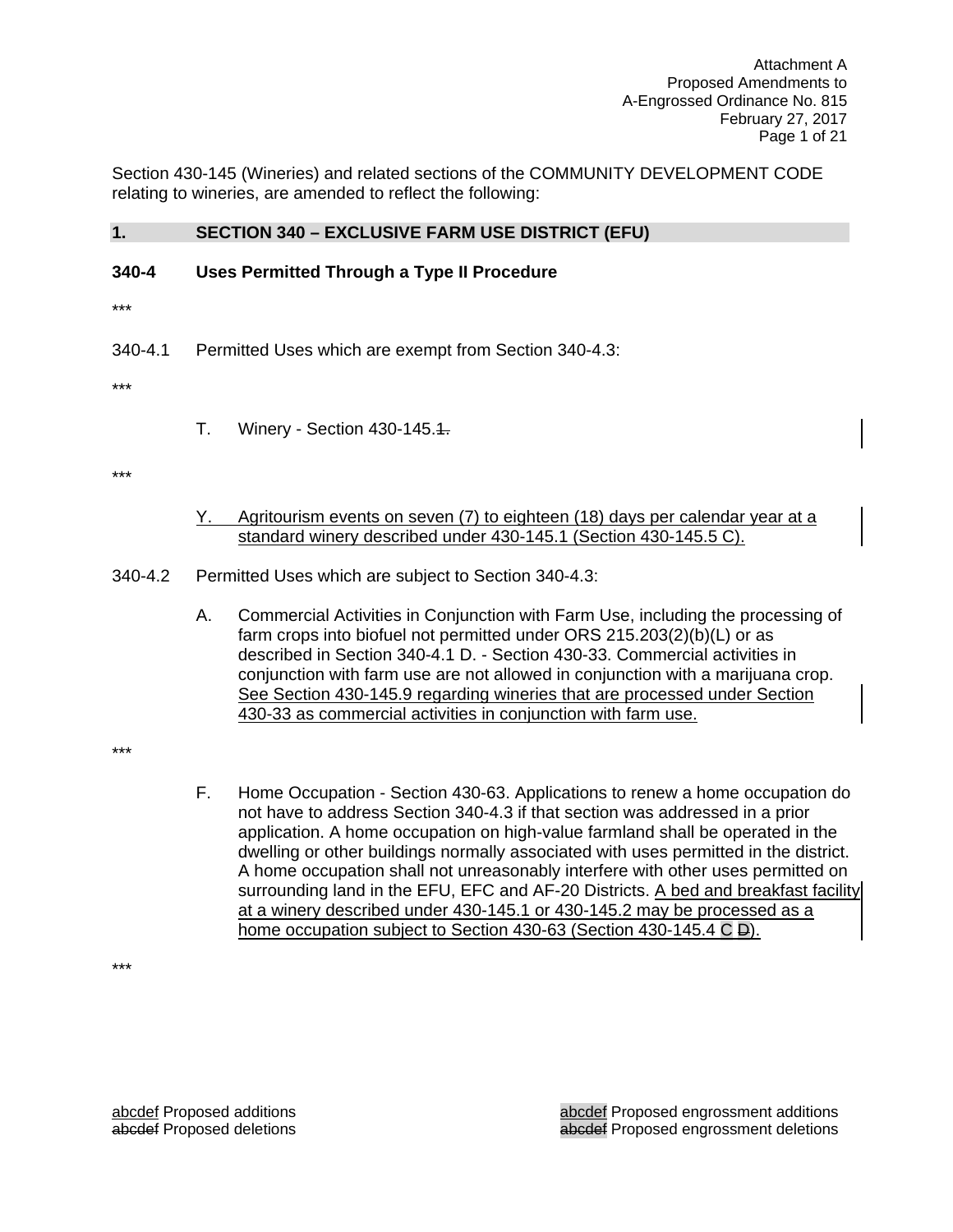340-4.3 Required Findings:

The proposed use will not:

- A. Force a significant change in accepted farm or forest practices on surrounding lands devoted to farm or forest use; nor
- B. Significantly increase the cost of accepted farm or forest practices on surrounding lands devoted to farm or forest use. An applicant may demonstrate that these standards for approval will be satisfied through the imposition of conditions. Any conditions so imposed shall be clear and objective.

#### **340-5 Uses Which May be Permitted Through a Type III Procedure**

- 340-5.2 Uses which may be allowed subject to Section 340-5.3:
- \*\*\*
- N. Agritourism events on more than twenty-five (25) days per calendar year at a large winery described under 430-145.2 (Section 430-145.6 B).
- O. Restaurant open to the public for more than twenty-five (25) days per calendar year at a large winery described under 430-145.2 (Section 430-145.7 B).
- 340-5.3 Required Findings:
	- A. The proposed use is compatible with farm uses described in Oregon Revised Statutes, Chapter 215;
	- B. The proposed use does not interfere seriously with "accepted farming practices" as defined in ORS 215.203(2)(c) on adjacent lands devoted to farm use;
	- C. The proposed use does not materially alter the stability of the overall land use pattern of the area; and
	- D. The proposed use will not:
		- (1) Force a significant change in accepted farm or forest practices on surrounding lands devoted to farm or forest use; or
		- (2) Significantly increase the cost of accepted farm or forest practices on surrounding lands devoted to farm or forest use.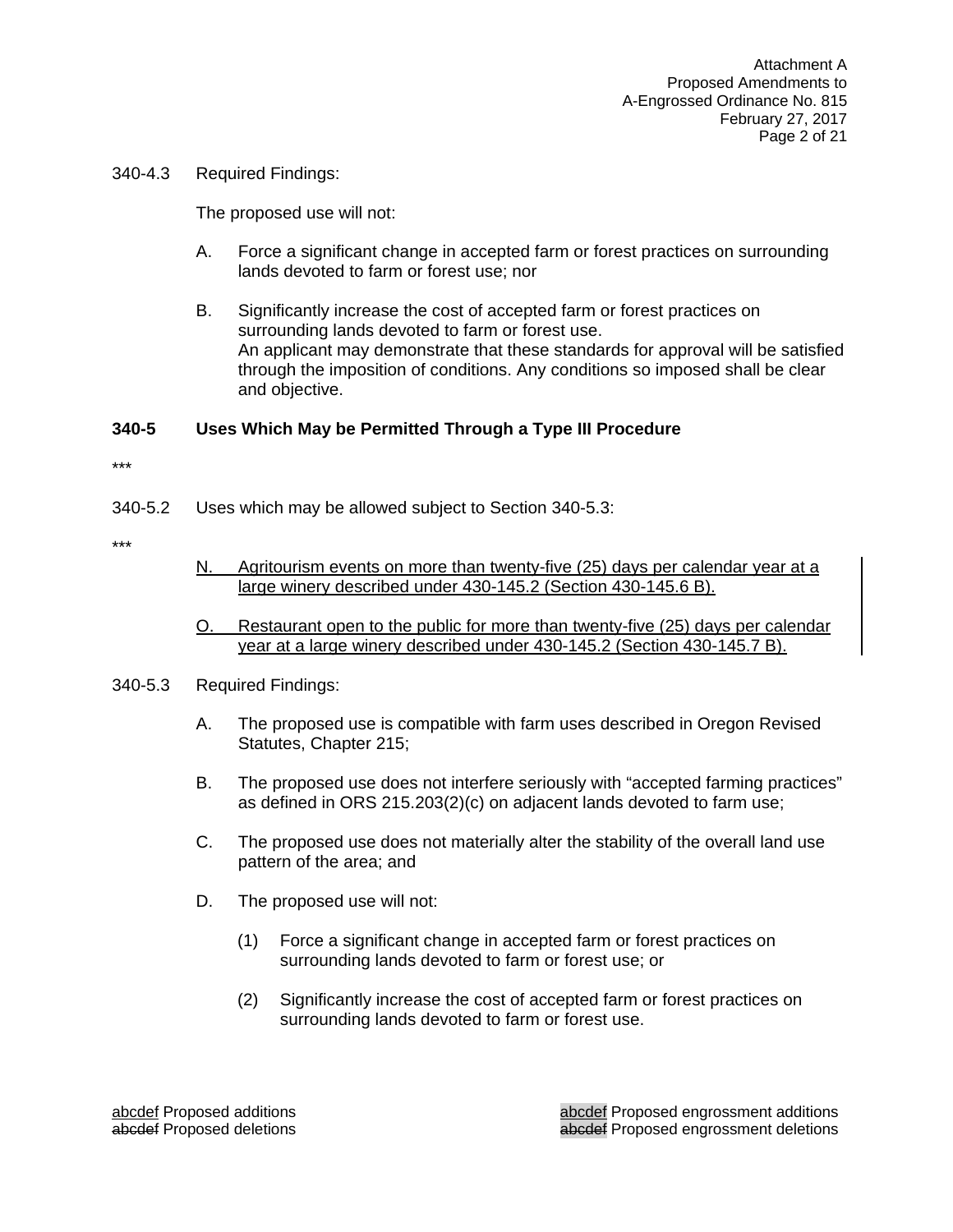An applicant may demonstrate that these standards for approval will be satisfied through the imposition of conditions. Any conditions so imposed shall be clear and objective.

## **2. SECTION 344 – AGRICULTURE AND FOREST DISTRICT (AF-20)**

- **344-4 Uses Permitted Through a Type II Procedure**
- \*\*\*
- 344-4.1 Permitted Uses which are exempt from Section 344-4.3:

\*\*\*

T. Winery - Section 430-145.1.

\*\*\*

Y. Agritourism events on seven (7) to eighteen (18) days per calendar year at a standard winery described under 430-145.1 (Section 430-145.5 C).

344-4.2 Permitted Uses which are subject to Section 344-4.3:

A. Commercial Activities in Conjunction with Farm Use, including the processing of farm crops into biofuel not permitted under ORS 215.203 (2)(b)(L) or as described in Section 344-4.1 D. - Section 430-33. Commercial activities in conjunction with farm use are not allowed in conjunction with a marijuana crop. See Section 430-145.9 regarding wineries that are processed under Section 430-33 as commercial activities in conjunction with farm use.

\*\*\*

F. Home Occupation - Section 430-63. Applications to renew a home occupation do not have to address Section 344-4.3 if that section was addressed in a prior application. A home occupation on high-value farmland shall be operated in the dwelling or other buildings normally associated with uses permitted in the district. A home occupation shall not unreasonably interfere with other uses permitted on surrounding land in the EFU, EFC and AF-20 Districts. A bed and breakfast facility at a winery described under 430-145.1 or 430-145.2 may be processed as a home occupation subject to Section 430-63 (Section 430-145.4 C D).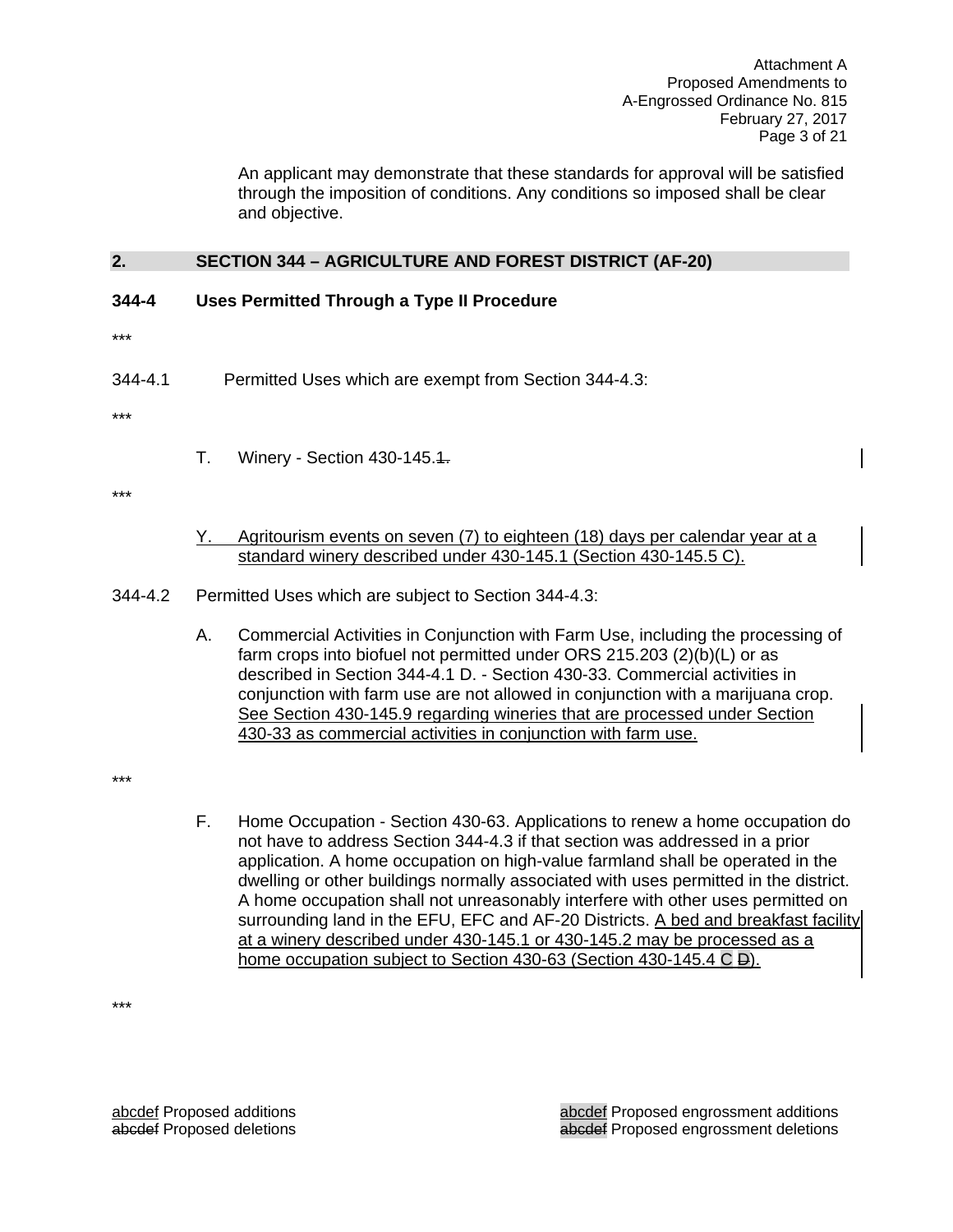Attachment A Proposed Amendments to A-Engrossed Ordinance No. 815 February 27, 2017 Page 4 of 21

## **344-5 Uses Which May be Permitted Through a Type III Procedure**

\*\*\*

344-5.2 Uses which may be allowed subject to Section 344-5.3:

\*\*\*

- N. Agritourism events on more than twenty-five (25) days per calendar year at a large winery described under 430-145.2 (Section 430-145.6 B).
- O. Restaurant open to the public for more than twenty-five (25) days per calendar year at a large winery described under 430-145.2 (Section 430-145.7 B).
- 344-5.3 Required findings:
	- A. The proposed use is compatible with farm uses described in Oregon Revised Statutes, Chapter 215;
	- B. The proposed use does not interfere seriously with "accepted farming practices" as defined in ORS 215.203(2)(c) on adjacent lands devoted to farm use;
	- C. The proposed use does not materially alter the stability of the overall land use pattern of the area; and
	- D. The proposed use will not:
		- (1) Force a significant change in accepted farm or forest practices on surrounding lands devoted to farm or forest use; or
		- (2) Significantly increase the cost of accepted farm or forest practices on surrounding lands devoted to farm or forest use.

An applicant may demonstrate that these standards for approval will be satisfied through the imposition of conditions. Any conditions so imposed shall be clear and objective.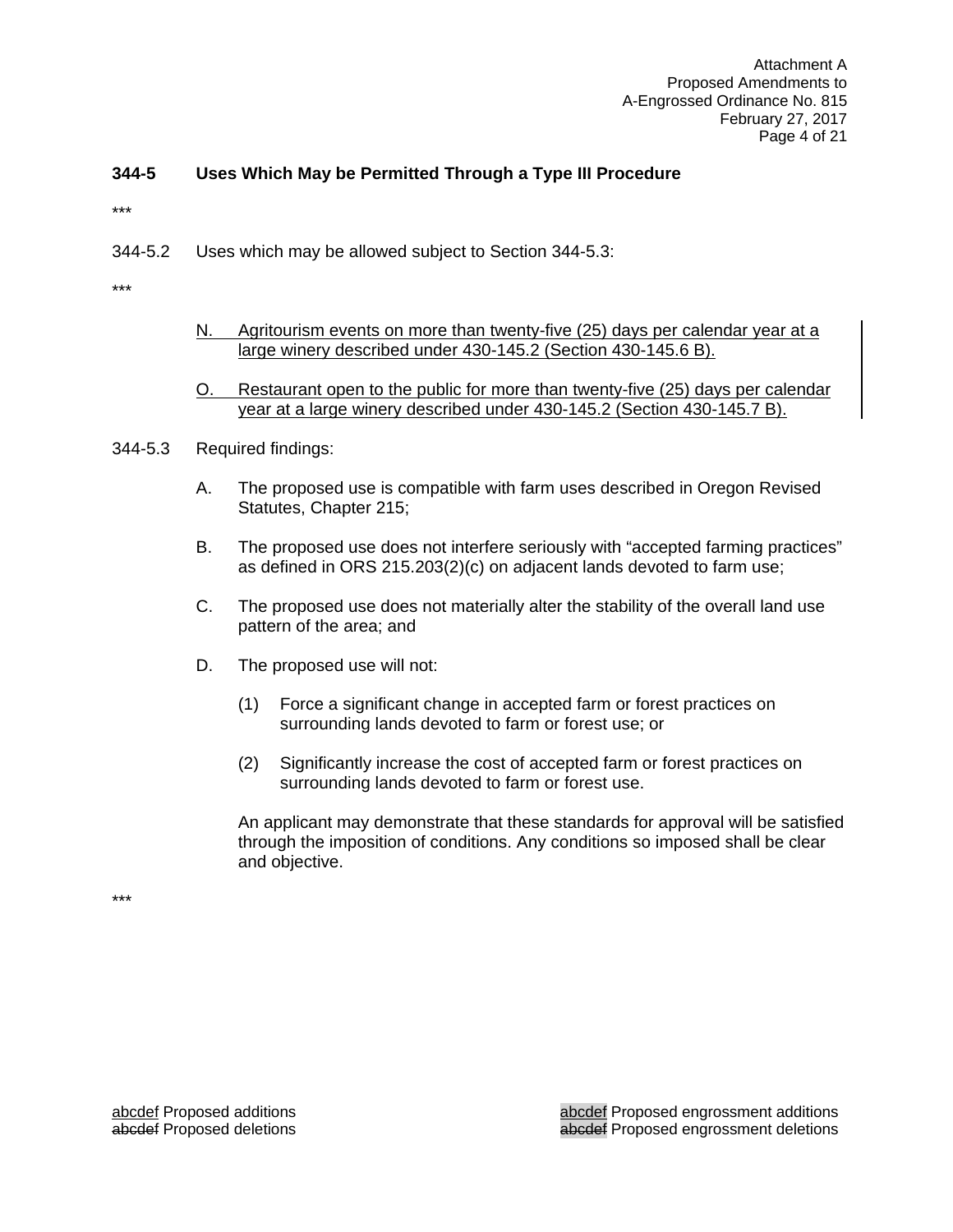Attachment A Proposed Amendments to A-Engrossed Ordinance No. 815 February 27, 2017 Page 5 of 21

| 3.                 |                                                                          | <b>SECTION 346 - AGRICULTURE AND FOREST DISTRICT (AF-10)</b>                              |  |
|--------------------|--------------------------------------------------------------------------|-------------------------------------------------------------------------------------------|--|
| 346-4<br>***       |                                                                          | Uses Which May be Permitted Through a Type III Procedure                                  |  |
| 346-4.1<br>***     | Uses which may be allowed:                                               |                                                                                           |  |
| ***                | S.                                                                       | Winery - May include accessory tasting room and incidental sales - Section<br>430-145.82. |  |
|                    |                                                                          |                                                                                           |  |
| 4.                 |                                                                          | <b>SECTION 348 - AGRICULTURE AND FOREST DISTRICT (AF-5)</b>                               |  |
| 348-4<br>***       |                                                                          | Uses Which May be Permitted Through a Type III Procedure                                  |  |
| 348-4.1<br>***     | Uses which may be allowed:                                               |                                                                                           |  |
|                    | R.                                                                       | Winery - May include accessory tasting room and incidental sales - Section<br>430-145.82. |  |
| $***$              |                                                                          |                                                                                           |  |
| 5.                 | <b>SECTION 350 - RURAL RESIDENTIAL FIVE ACRE MINIMUM DISTRICT (RR-5)</b> |                                                                                           |  |
| 350-4              | Uses Which May be Permitted Through a Type III Procedure                 |                                                                                           |  |
| $350 - 4.1$<br>*** | Uses which may be allowed:                                               |                                                                                           |  |
|                    | O <sub>r</sub>                                                           | Winery - May include accessory tasting room and incidental sales - Section<br>430-145.82. |  |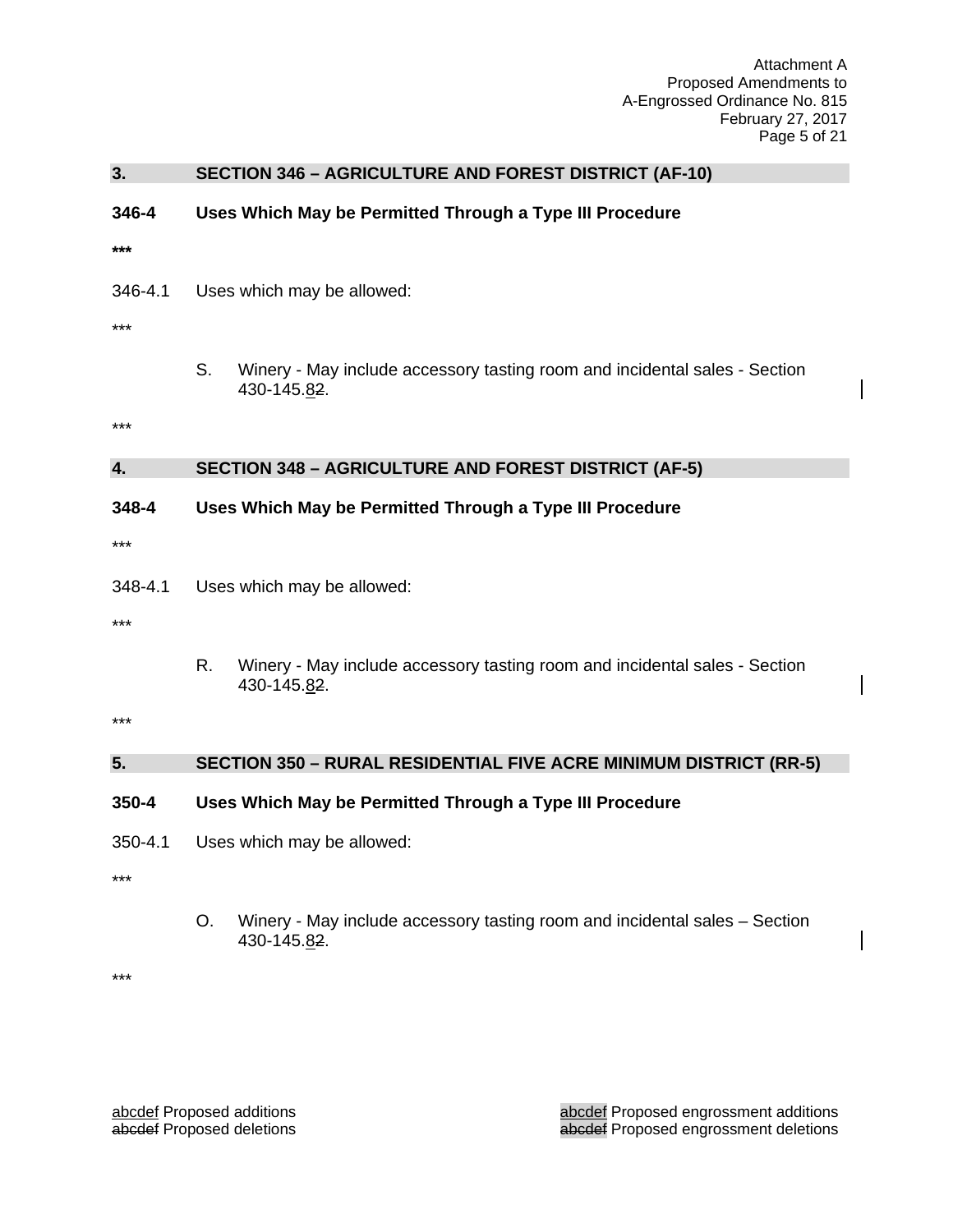Attachment A Proposed Amendments to A-Engrossed Ordinance No. 815 February 27, 2017 Page 6 of 21

| 6.      | <b>SECTION 352 - RURAL COMMERCIAL DISTRICT (R-COM)</b>                                                                                                                         |  |  |  |
|---------|--------------------------------------------------------------------------------------------------------------------------------------------------------------------------------|--|--|--|
| 352-3   | Uses Which May Be Permitted Through a Type II Procedure                                                                                                                        |  |  |  |
| ***     |                                                                                                                                                                                |  |  |  |
| 352-3.1 | <b>Permitted Uses:</b>                                                                                                                                                         |  |  |  |
| ***     |                                                                                                                                                                                |  |  |  |
|         | Υ.<br>Winery, including a tasting room and sales - Section 430-145.82.                                                                                                         |  |  |  |
| ***     |                                                                                                                                                                                |  |  |  |
| 7.      | <b>SECTION 354 - RURAL INDUSTRIAL DISTRICT (R-IND)</b>                                                                                                                         |  |  |  |
| 354-3   | <b>Uses Permitted Through a Type II Procedure</b>                                                                                                                              |  |  |  |
| ***     |                                                                                                                                                                                |  |  |  |
| 354-3.1 | <b>Permitted Uses:</b>                                                                                                                                                         |  |  |  |
| ***     |                                                                                                                                                                                |  |  |  |
|         | Q.<br>Winery, including an accessory tasting room and incidental sales - Section 430-<br>145.82.                                                                               |  |  |  |
| ***     |                                                                                                                                                                                |  |  |  |
| 8.      | <b>SECTION 356 - LAND EXTENSIVE INDUSTRIAL DISTRICT (MAE)</b>                                                                                                                  |  |  |  |
| 356-3   | <b>Uses Permitted Through a Type II Procedure</b>                                                                                                                              |  |  |  |
| 356-3.1 | The following uses are permitted subject to the specific standards for the use set forth<br>below and in applicable Special Use Sections of Section 430, as well as the intent |  |  |  |

and purpose and the general standards for the District, the Development Standards of Article IV and all other applicable standards of the Code. Approval may be further conditioned by the Review Authority pursuant to Section 207-5. A waiver of the right to remonstrate against commonly accepted farm or forest practices shall be recorded for each permitted use.

\*\*\*

R. Winery - May include accessory tasting room and incidental sales - Section 430- 145.82.

abcdef Proposed additions<br>
abcdef Proposed deletions<br>
abcdef Proposed engrossment deletions<br>
abcdef Proposed engrossment deletions abcdef Proposed engrossment deletions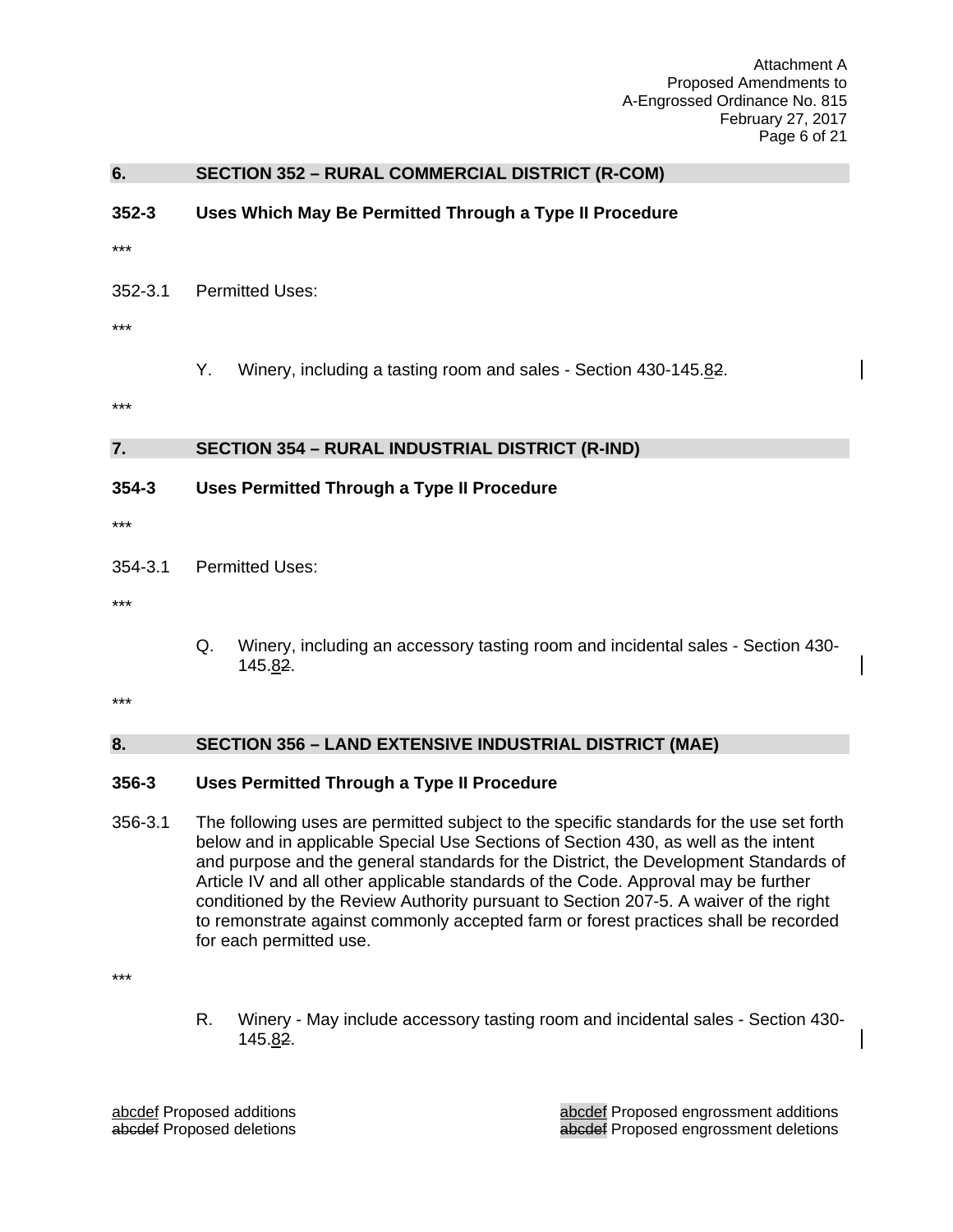\*\*\*

#### **9. SECTION 430 – SPECIAL USE STANDARDS**

In addition to the requirements of Sections 400 through 425, the following special use standards are provided for specific uses. Additional or amended special use standards that are applicable in the North Bethany Subarea of the Bethany Community Plan are located in Section 390, North Bethany Subarea Overlay District.

#### **430-33 Commercial Activities in Conjunction with Farm Use**

Commercial activities are limited to providing products and services essential to the practice of commercial agriculture. For wineries that are reviewed under Section 430-33 as commercial activities in conjunction with farm use, see also Section 430-145.9.

A commercial activity in conjunction with farm use includes, but is not limited to, processing facilities which convert harvested agricultural crops from their natural state into new products, i.e., drying, freezing, canning, etc. In addition, the preparation and storage of a product which includes significant amounts of agricultural crops not raised by the operator of the storage facility shall also be considered a commercial activity…

\*\*\*

#### **430-63 Home Occupation**

A home occupation is a lawful activity carried on within a dwelling by a member or members of the family who occupy the dwelling, where the occupation is secondary to the use of the dwelling for living purposes and the residential character of the dwelling is maintained. Bed and breakfast facilities serving five (5) or fewer persons are permitted as a Type I Home Occupation in all districts except the Institutional, EFU, EFC and AF-20 Districts (Section 430-63.1 C does not apply to bed and breakfast facilities). Pursuant to Section 430-145.4 C  $\Box$ , a bed and breakfast facility serving five (5) or fewer persons, in association with and on the same tract as a winery described under 430-145.1 or 430-145.2, is permitted as a Type II Home Occupation in the EFU and AF-20 Districts (Section 430-63.2 D.(2) does not apply). Bed and breakfast facilities serving more than five (5) persons are subject to the standards of Section 430-19 - Boarding House (including Bed and Breakfast facilities for more than five (5) persons). A home occupation shall not be conducted on a site that includes an accessory dwelling unit, from either the primary dwelling unit or the accessory dwelling unit, except as allowed under Section 201-2.18 (CDC Section 430-117.1 J);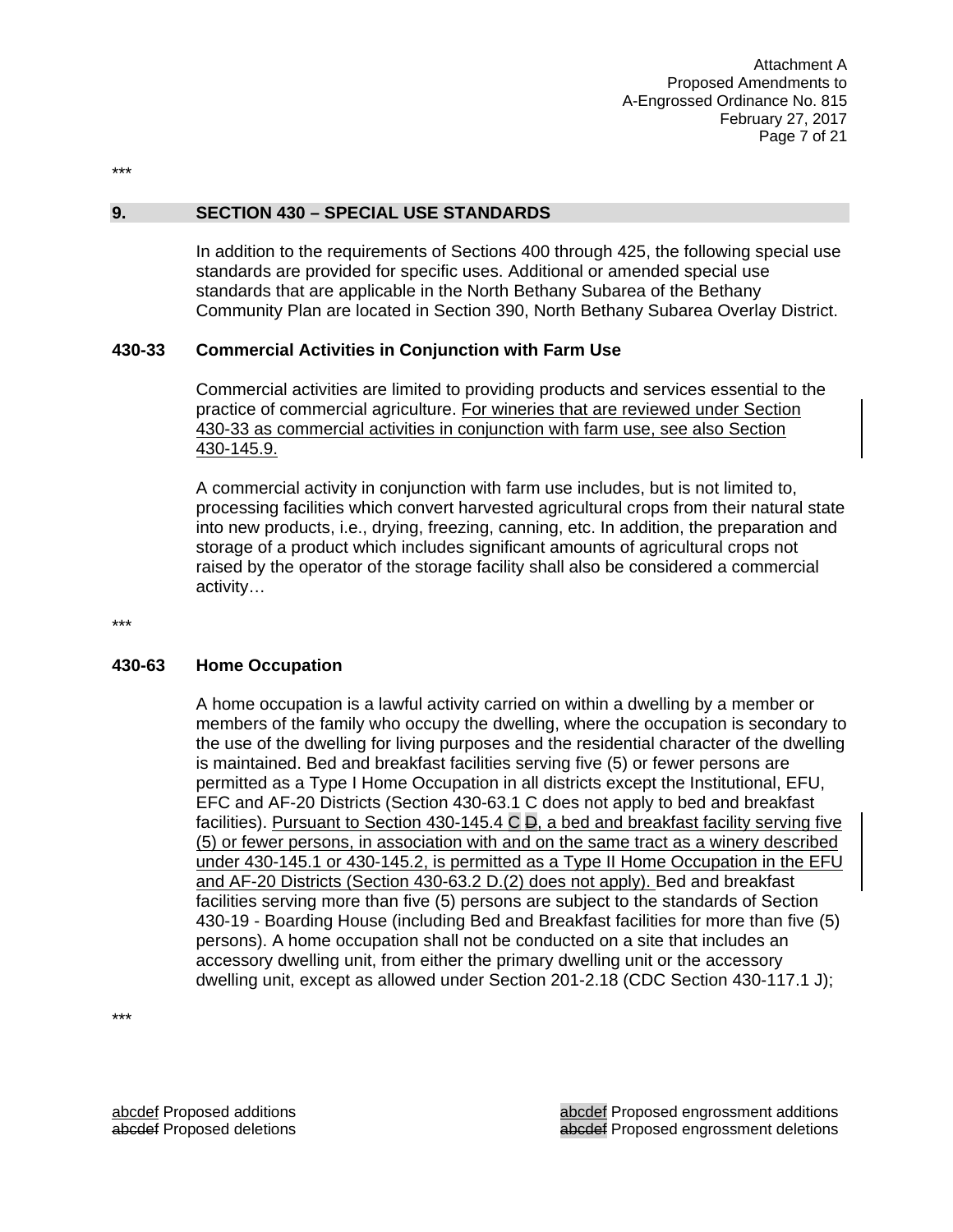Attachment A Proposed Amendments to A-Engrossed Ordinance No. 815 February 27, 2017 Page 8 of 21

430-63.2 Home Occupation - Type II

A Type II Home Occupation shall:

\*\*\*

D. Including storage of materials and products, occupy:

\*\*\*

- (2) Outside the UGB
	- (a) Not more than one thousand (1000) square feet or twenty-five (25) percent of a dwelling or lawful accessory structure, whichever is greater; or
	- (b) An area exceeding the above maximums by up to ten (10) percent, when requested by an applicant with a disability.

For purposes of Section 430-63.2 D(2), a "dwelling" includes the basement and attached garage. Areas used only for storage of farm equipment or farm vehicles are not considered as part of the maximum allowed home occupation space.

\*\*\*

#### **430-145 Winery**

Wineries are structures where the grapes or other fruits or produce of the applicant or others may be processed and converted to wine, bottled, blended, stored, sold at wholesale or directly to a consumer for consumption off or on the premises. Vineyards are fields where grapes are grown.

Wineries that may be established under 430-145.8 in rural districts other than EFU or AF-20 are as described above, except that qualification as a winery may be based on processing and above noted activities using fruits or produce other than grapes.

As used in Section 430-145:

**Agritourism or other commercial events.** Includes outdoor concerts for which admission is charged, educational, cultural, health or lifestyle events, facility rentals, celebratory gatherings and other events at which the promotion of wine produced in conjunction with the winery is a secondary purpose of the event. Agritourism and other commercial events allowed at EFU/AF-20 wineries by ORS 215 differ from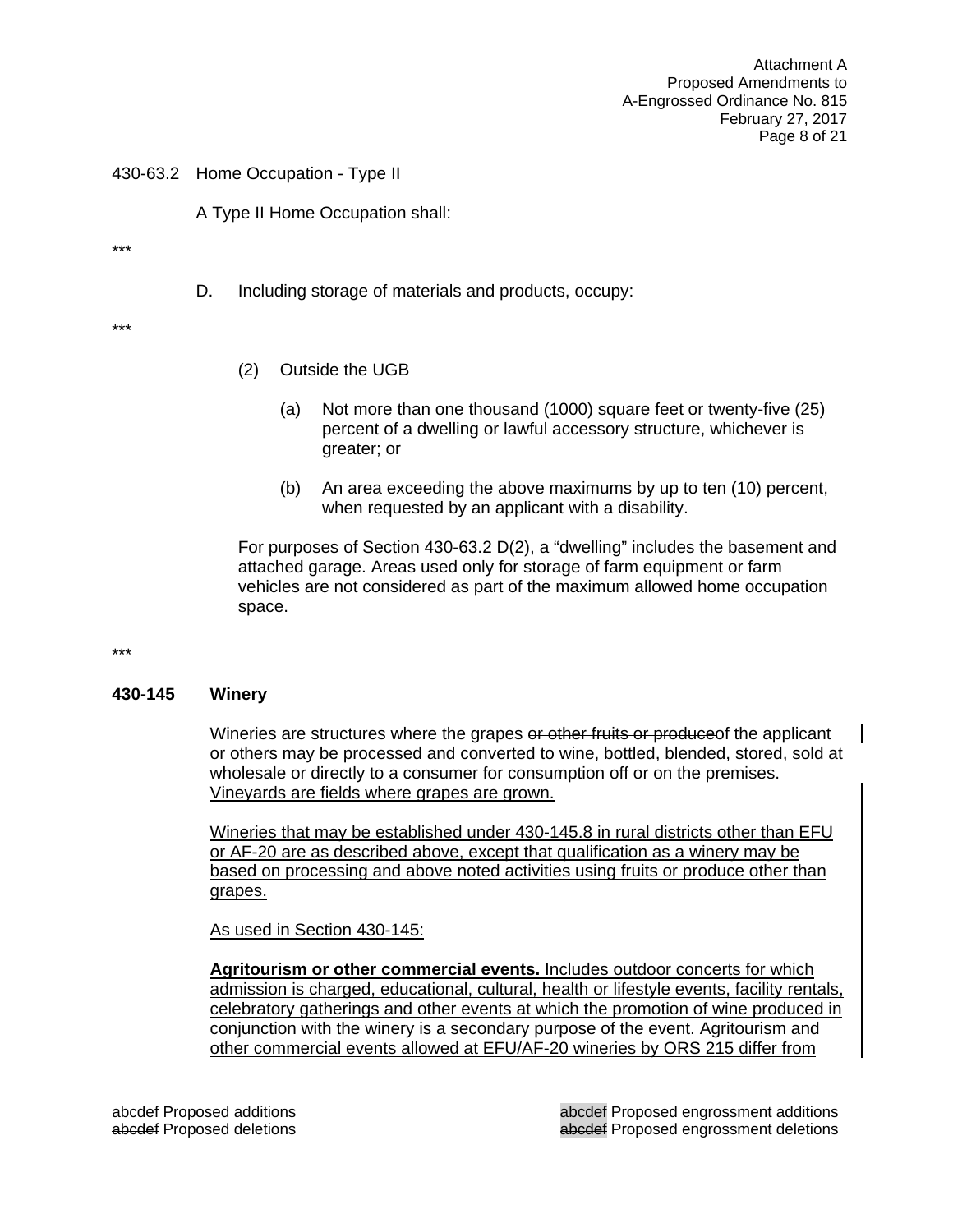provisions that the state allows counties to adopt for agritourism and other commercial events in connection with other farm uses.

**On-site retail sale.** Includes the retail sale of wine in person at the winery site, through a wine club, or over the Internet or telephone.

- 430-145.1 In the EFU and AF-20 Districts, aA winery, as described by ORS 215.452 (considered for the purposes of this Code as a "standard winery"), may be established as a permitted use in the EFU and AF-20 Districts subject to findings and evidence establishing compliance with the following standards A or B, below, and the standards of Section 430-145.3:
	- A. The winery produces a Maximum maximum annual production is of less than fifty thousand (50,000) gallons of wine annually and that:
		- (1) Owns an on-site planted vineyard of at least fifteen (15) acres;
		- (2) Owns a contiguous planted vineyard of at least fifteen (15) acres;
		- (3) Has and provides proof of an executed a-long-term contract for the purchase of all of the grapes from at least fifteen (15) acres of a planted vineyard contiguous to the winery; or
		- (4) Obtains grapes from any combination of (1), (2), or (3) of this subsection.
	- B. The winery produces Maximum annual production is at least fifty thousand (50,000) gallons and no more than one hundred thousand (100,000) gallons and thatof wine annually and:
		- (1) Owns an on-site planted vineyard of at least forty (40) acres;
		- (2) Owns a contiguous planted vineyard of at least forty (40) acres;
		- (3) Has and provides proof of an executed a long-term contract for the purchase of all the grapes from at least forty (40) acres of a planted vineyard contiguous to the winery;
		- (4) Owns an on-site planted vineyard of at least fifteen (15) acres on a tract of at least forty (40) acres and owns at least forty (40) additional acres of vineyards in Oregon that are located within fifteen (15) miles of the winery site; or
		- (54) Obtains grapes from any combination of (1), (2),  $er(3)$ , or (4) of this subsection.
	- C. A winery described in Section 430-145.1 A. or B. shall allow only the sale of:

abcdef Proposed additions abcdef Proposed engrossment additions abcdef Proposed deletions abcdef Proposed engrossment deletions abcdef Proposed engrossment deletions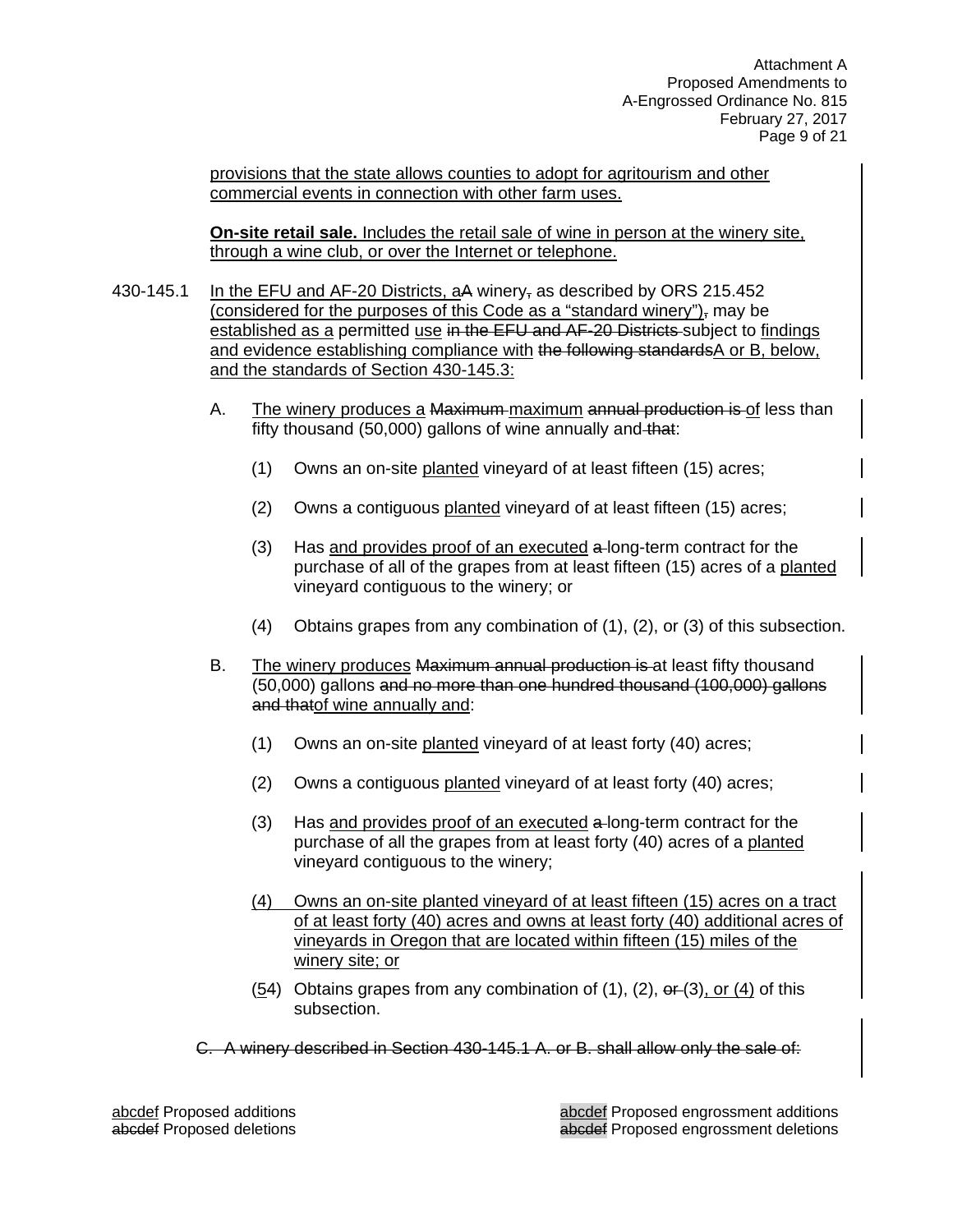Attachment A Proposed Amendments to A-Engrossed Ordinance No. 815 February 27, 2017 Page 10 of 21

- (1) Wines produced in conjunction with the winery; and
- (2) Items directly related to wine, the sales of which are incidental to retail sale of wine on-site. Such items include those served by a limited service restaurant, as defined in ORS 624.010.
- D. Prior to the issuance of a permit to establish a winery under Section 430-145.1, the applicant shall show that the vineyards, described in Section 430-145.1 A. and B, have been planted or that the contract has been executed as applicable.
- E. Standards imposed upon a winery shall be limited solely to each of the following for the sole purpose of limiting demonstrated conflicts with farming or forest practices on adjacent lands:
	- (1) Establishment of a setback of at least one hundred (100) feet from all property lines for the winery and all public gathering places, except as allowed through CDC Section 435 (Variances and Hardship Relief); and
	- (2) Provision of direct road access, including safety and operational considerations and the standards of Section 501-9.3, internal circulation and parking.
		- (a) Internal access shall be based upon the maximum number of people at the tasting room or restaurant, including times of special events. Access shall be approved by the appropriate fire marshal.
		- (b) On-site parking requirements shall be based upon the maximum number of employees at the winery, the size of the tasting room and/or restaurant, and the expected number of visitors.
		- (c) On premise temporary parking shall be available for special winery events.
		- (d) A festival permit (Section 430-135.1 E.) shall be required for special events in excess of one (1) day.
	- The review authority shall also apply, when applicable, the standards of Sections 421 (Flood Plain and Drainage Hazard Area Development), Section 422 (Significant Natural Resources), and other standards regarding geologic hazards, airport safety, and other regulations for resource protection acknowledged to comply with any statewide planning goal respecting open spaces, scenic and historic areas and natural resources.
- F. Findings shall be made to demonstrate compliance with the standards of Section 430-145.1.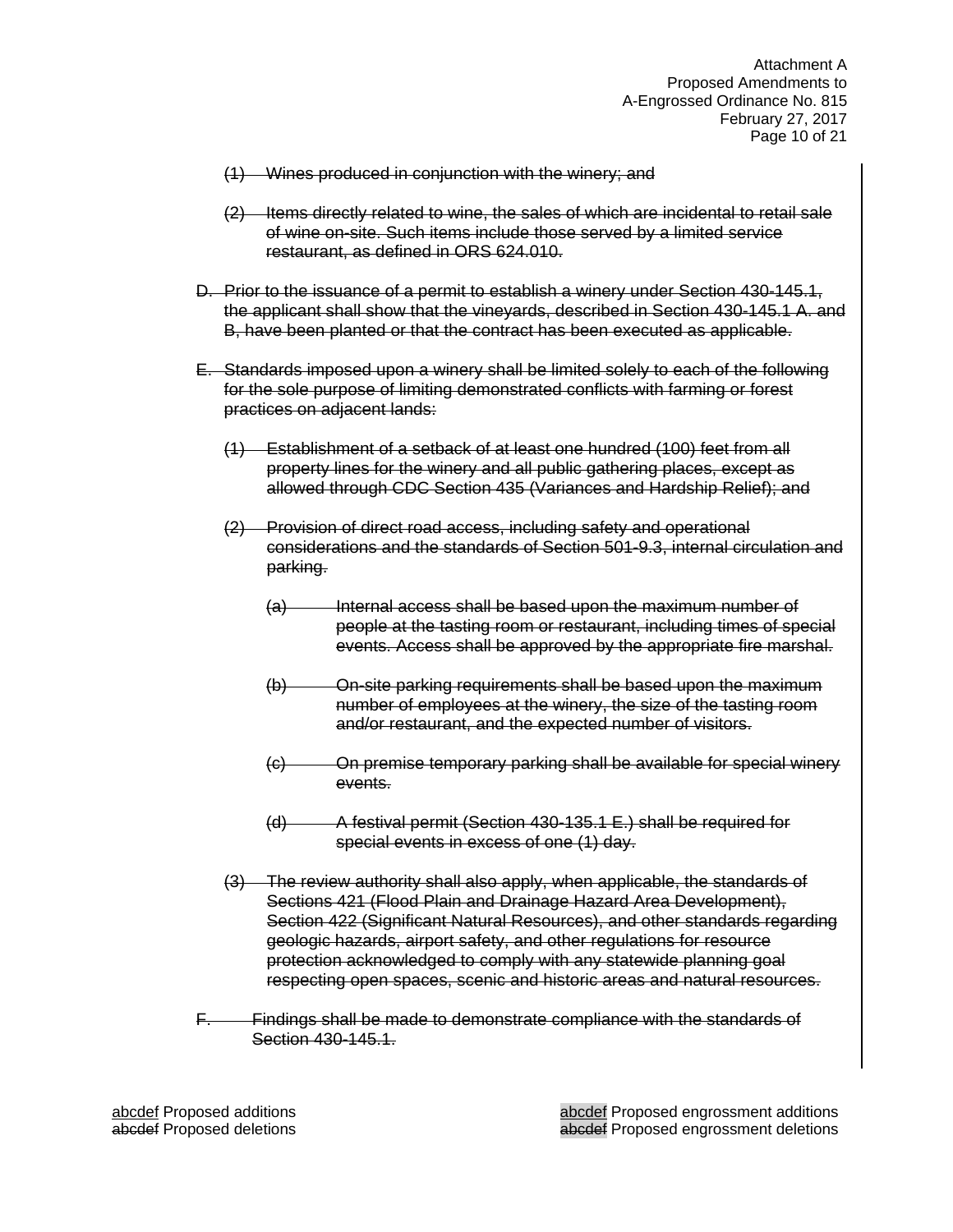Attachment A Proposed Amendments to A-Engrossed Ordinance No. 815 February 27, 2017 Page 11 of 21

- G. A winery, which does not comply with the standards of Section 430-145 A. or Section 430-145 B., may be approved as a Commercial Activity in conjunction with Farm Use (Section 430-33) upon demonstration of compliance with the applicable review criteria.
- 430-145.2 In the EFU and AF-20 Districts, a winery as described by ORS 215.453 (considered for the purposes of this Code as a "large winery") may be established as a permitted use subject to findings and evidence establishing compliance with the following standards and those indicated under 430-145.3:
	- A. The winery has produced annually, at the same or a different location, at least one hundred fifty thousand (150,000) gallons of wine in at least three (3) of the five (5) calendar years before the winery is established under CDC Section 430- 145.2; and
		- (1) Owns and is sited on a tract of eighty (80) acres or more, at least fifty (50) acres of which is a planted vineyard; and
		- (2) Owns at least eighty (80) additional acres of planted vineyards in Oregon that need not be contiguous to the acreage described under Section 430- 145.2.A(1), above.
- 430-145.3 In the EFU and AF-20 Districts, to limit demonstrated conflicts with accepted farming or forest practices on adjacent lands, approval to establish a winery as described under either Section 430-145.1 (standard winery) or 430-145.2 (large winery) as a permitted use, is subject to findings and evidence demonstrating:
	- A. Establishment of a setback of at least one hundred (100) feet from all property lines for the winery and all public gathering places, except as allowed through CDC Section 435 (Variances and Hardship Relief);
	- B. Provision of parking for all activities or uses of the lot, parcel, or tract on which the winery is established. Winery parking requirements shall be based on the maximum number of employees at the winery, the size of the winery and associated facilities, and the expected number of visitors;
	- C. Provision of direct road access, including safety and operational considerations and the standards of Section 501-9.3;
	- D Provision of internal circulation, based upon the maximum number of people at the winery and associated facilities, including times of special events. Access shall be approved by the appropriate fire marshal;
	- E. Compliance with standards of Section 421 (Flood Plain and Drainage Hazard Area Development) and other standards regarding geologic hazards, solar access, and airport safety, when applicable;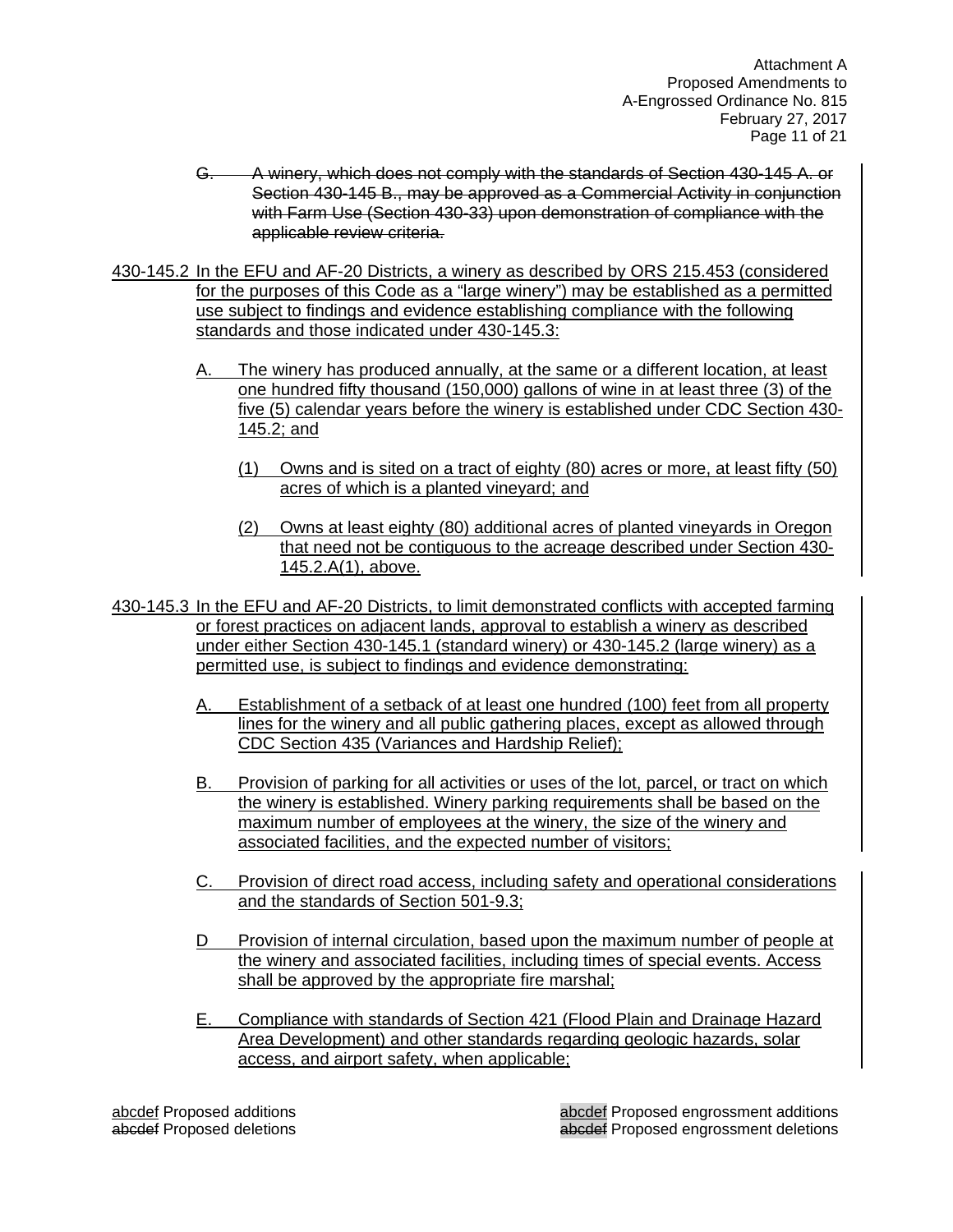Attachment A Proposed Amendments to A-Engrossed Ordinance No. 815 February 27, 2017 Page 12 of 21

- F. Compliance with standards of Section 422 (Significant Natural Resources) and other regulations for resource protections acknowledged to comply with any statewide goal respecting open spaces, scenic and historic areas and natural resources, when applicable; and
- G. Compliance with regulations of general applicability for the public health and safety, including Environmental Health (Health and Human Services) requirements and applicable requirements of Section 501-9 (Limited Application of the Public Facility and Service Standards Outside the UGB).

430-145.4 In addition to producing and distributing wine, wineries may conduct activities consistent with 430-145.4 A through  $E \overline{F}$ , below, as applicable.

> The gross income of the winery from the sale of incidental items or services provided pursuant to Sections 430-145.4 B  $\mathsf{G}(3)$  and  $(4)$ , D  $\mathsf{E}(1)$ , and E  $\mathsf{E}(1)$  and (2), below, may not exceed twenty-five (25) percent of the gross income from the on-site retail sale of wine produced in conjunction with the winery.

The County may require a written statement, prepared by a certified public accountant, that certifies compliance with this requirement for the previous tax year, with application submittal and/or for periodic submittal as a condition of approval.

- B. Conditions related to number of event attendees, hours of event operation, access and parking, traffic management, sanitation and solid waste may be applied.
- B. C. Through winery establishment under either Section 430-145.1 (standard winery) or 430-145.2 (large winery), a winery may:
	- (1) Market and sell wine produced in conjunction with the winery;
	- (2) Conduct operations that are directly related to the sale or marketing of wine produced in conjunction with the winery, including:
		- (a) Wine tastings in a tasting room or other location on the premises occupied by the winery;
		- (b) Wine club activities;
		- (c) Winemaker luncheons and dinners;
		- (d) Winery and vineyard tours;
		- (e) Meetings or business activities with winery suppliers, distributors, wholesale customers and wine industry members;

abcdef Proposed additions abcdef Proposed engrossment additions abcdef Proposed deletions abcdef Proposed engrossment deletions abcdef Proposed engrossment deletions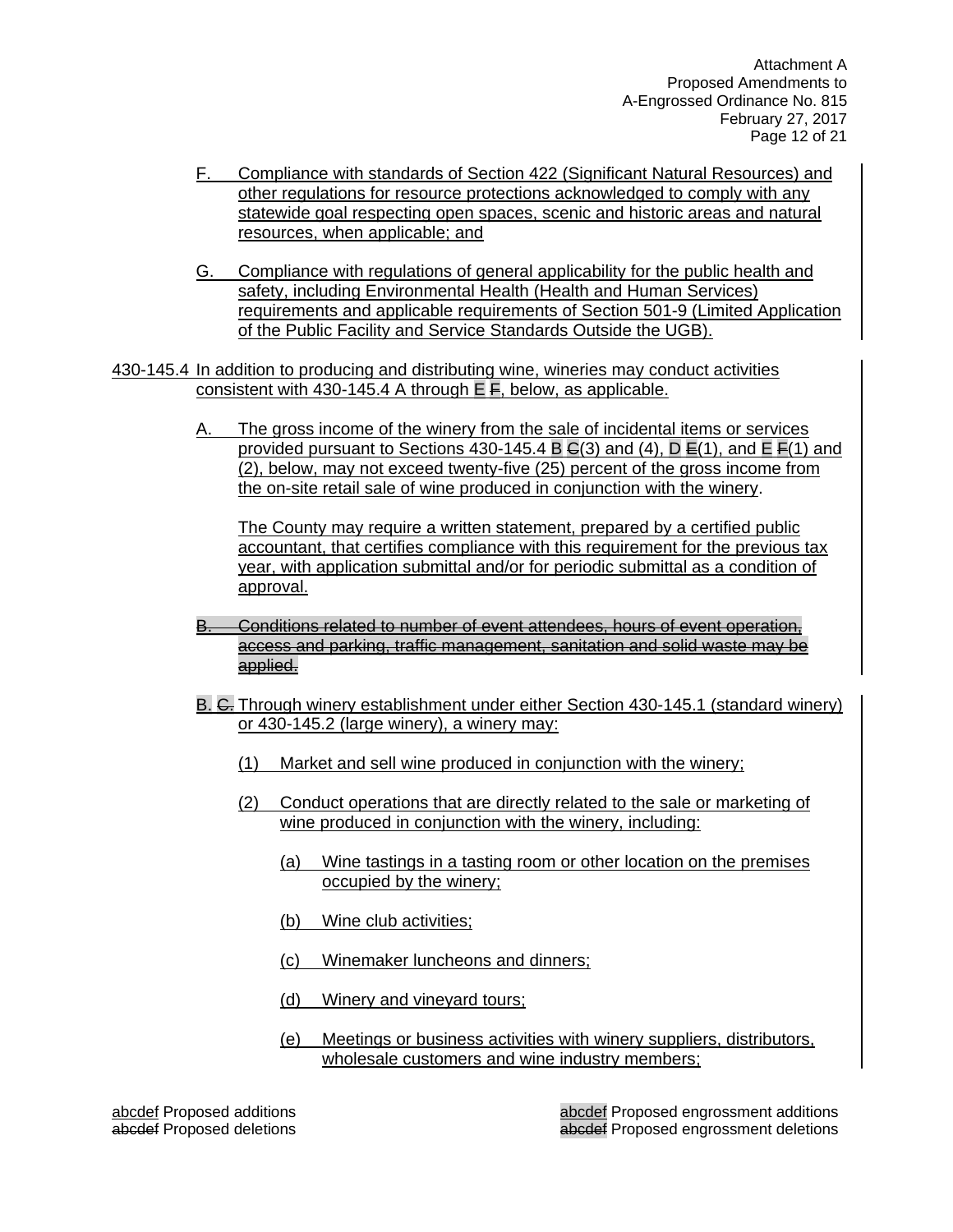Attachment A Proposed Amendments to A-Engrossed Ordinance No. 815 February 27, 2017 Page 13 of 21

- (f) Winery staff activities;
- (g) Open house promotions of wine produced in conjunction with the winery; and
- (h) Similar activities conducted for the primary purpose of promoting wine produced in conjunction with the winery.
- (3) Host charitable activities for which the winery does not charge a facility rental fee;
- (4) Market and sell items directly related to the sale or promotion of wine produced in conjunction with the winery, the marketing and sale of which is incidental to on-site retail sale of wine, including food and beverages that are:
	- (a) Required to be made available in conjunction with the consumption of wine on the premises by the Liquor Control Act or rules adopted under the Liquor Control Act; or
	- (b) Served in conjunction with an activity authorized by Section 430-145.4 B  $G(2)$  or (3).
- C. D. Subject to submittal and approval of an application for a Type II home occupation permit via CDC Section 430-63, wineries established under 430- 145.1 (standard winery) or 430-145.2 (large winery) may operate a bed and breakfast facility in association with the winery and on the same tract as the winery, and may:
	- (1) Prepare two (2) meals per day to the registered guests of the bed and breakfast facility; and
	- (2) Serve the meals at the bed and breakfast facility or at the winery. As an alternative to the above, the applicant may request bed and breakfast approval through Type II Room and Board provisions of Section 340-4.2 N or 344-4.2 N.
- D.  $E$ . In addition to activities allowed under 430-145.4 B  $\bigoplus$  and C  $\bigoplus$ , above, a winery established under Section 430-145.1 (standard winery) may:
	- (1) Carry out agritourism or other commercial events on the tract occupied by the winery subject to Section 430-145.5, below;
	- (2) Include on-site kitchen facilities licensed by the Oregon Health Authority under ORS 624.010 to 624.121 for the preparation of food and beverages

abcdef Proposed additions abcdef Proposed engrossment additions abcdef Proposed deletions abcdef Proposed engrossment deletions abcdef Proposed engrossment deletions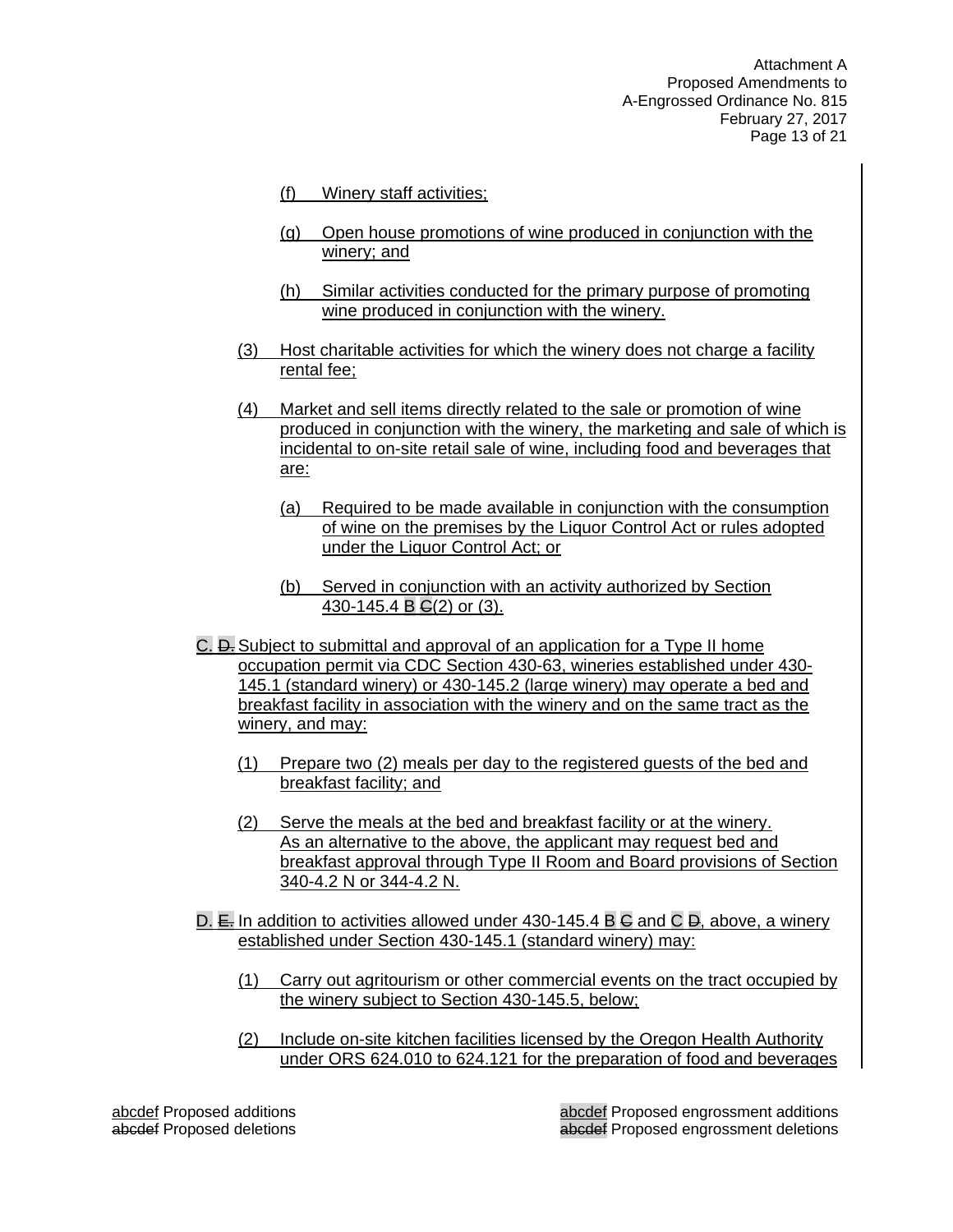Attachment A Proposed Amendments to A-Engrossed Ordinance No. 815 February 27, 2017 Page 14 of 21

described in Section 430-145.4 B  $G(4)$  or D  $E(1)$ . Food and beverage services authorized under this subsection may not utilize menu options or meal services that cause the kitchen facilities to function as a café or other dining establishment open to the public.

- E. F. In addition to activities allowed under 430-145.4 B C and C D, a winery established under Section 430-145.2 (large winery) may:
	- (1) Provide services, including agritourism or other commercial events, hosted by the winery or patrons of the winery, at which wine produced in conjunction with the winery is featured, subject to CDC 430-145.6, below;
	- (2) Market and sell items directly related to the sale or promotion of wine produced in conjunction with the winery, the marketing and sale of which is incidental to on-site retail sale of wine, including food and beverages served in conjunction with an activity authorized by Section 430-145.4 E  $F(1)$ , above;
	- (3) Operate a restaurant, as defined in ORS 624.010, in which food is prepared for consumption on the premises of the winery, subject to requirements of Section 430-145.7, below.

430-145.5 Standards for agritourism or other commercial events on a tract occupied by a winery described under 430-145.1 (standard winery):

- A. The winery may carry out up to eighteen (18) days of agritourism or other commercial events annually on the tract occupied by the winery, subject to the following:
	- (1) If the winery conducts agritourism or other commercial events authorized under CDC Section 430-145.5.A (pursuant to ORS 215.452), the winery may not also conduct agritourism or other commercial events addressed under ORS 215.213 (11);
	- (2) Agritourism or other commercial events and services, including marketing and sale of food, beverages, and incidental items in conjunction with these, must be:
		- (a) Directly related to the sale or promotion of wine produced in conjunction with the winery;
		- (b) Incidental to the retail sale of wine on-site.
	- (3) Income cap requirements described under Section 430-145.4 A apply, including certification of compliance from a certified public accountant;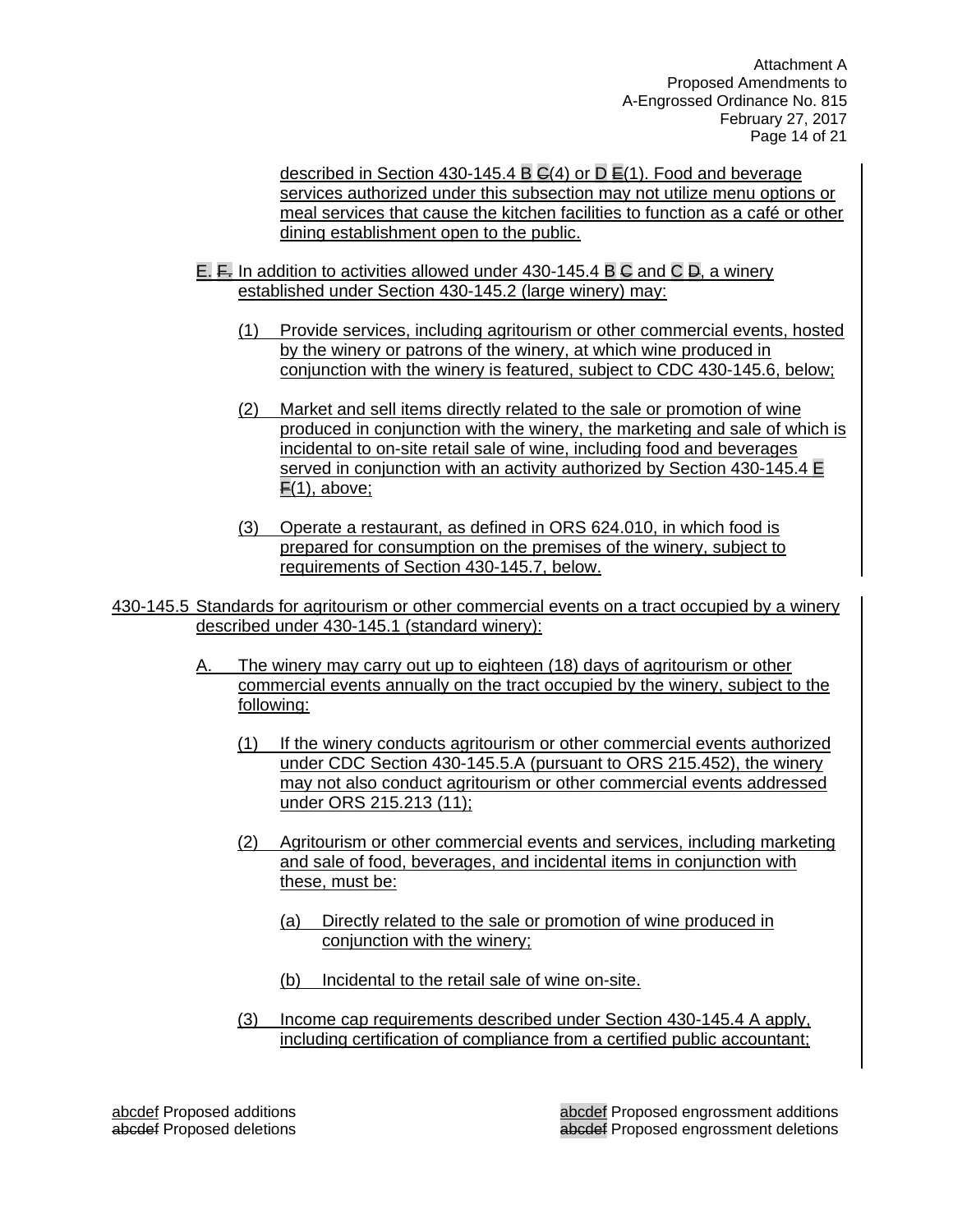Attachment A Proposed Amendments to A-Engrossed Ordinance No. 815 February 27, 2017 Page 15 of 21

- (4) Conditions related to number of event attendees, hours of event operation, access and parking, traffic management, sanitation and solid waste may be applied;
- (5) A license pursuant to 430-145.5 B and/or a permit pursuant to 430-145.5 C is required, whichever is applicable.
- B. Events on the first six (6) days of the eighteen (18) day limit per calendar year must be authorized by the County through a renewable license that has a term of five (5) years. The County's decision on a license under Subsection 430- 145.5 B is not a land use decision as defined in ORS 197.015.
- C. Events on days seven (7) through the maximum of eighteen (18) per calendar year must be authorized by the Current Planning Section, via approval of an application for a renewable multi-year permit that has a term of five (5) years, subject to:
	- (1) Type II land use review to determine conditions necessary to ensure compliance with 430-145.5 C(3), below;
	- (2) Evidence that a license, as required under 430-145.5 B, was obtained for events on the first six (6) days of the eighteen (18) day limit;
	- (3) As necessary to ensure that agritourism or other commercial events on a tract occupied by a winery are subordinate to the production and sale of wine and do not create significant adverse impacts to uses on surrounding land, the County may impose conditions on the license related to:
		- (a) The number of event attendees;
		- (b) The hours of event operation;
		- (c) Access and parking;
		- (d) Traffic management;
		- (e) Noise management; and
		- (f) Sanitation and solid waste.

#### 430-145.6 Standards for agritourism or other commercial events on a tract occupied by a winery described under 430-145.2 (large winery):

A. Through winery establishment under 430-145.2 (large winery), a winery may: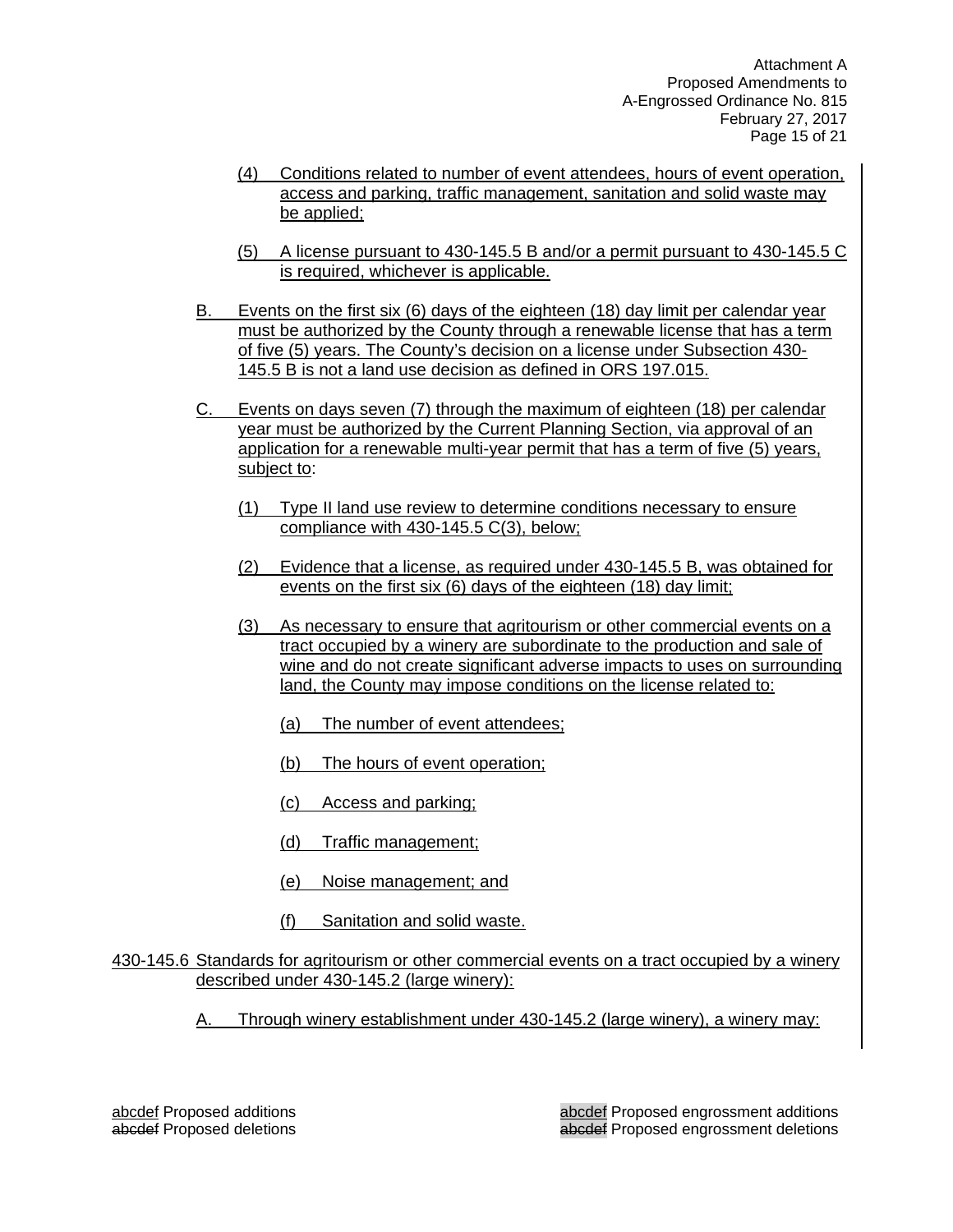- (1) On twenty-five (25) days or fewer per calendar year, provide services including agritourism or other commercial events hosted by the winery or patrons of the winery, subject to the following:
	- (a) Wine produced in conjunction with the winery is featured;
	- (b) Agritourism or other commercial events and services, including marketing and sale of food, beverages, and incidental items in conjunction with these, must be:
		- (i) Directly related to the sale or promotion of wine produced in conjunction with the winery;
		- (ii) Incidental to the retail sale of wine on-site;
	- (c) Income cap requirements described under Section 430-145.4 A apply, including certification of compliance from a certified public accountant;
	- (d) Conditions related to number of event attendees, hours of event operation, access and parking, traffic management, sanitation and solid waste may be applied.
- B. If a winery established under 430-145.2 (large winery) provides for agritourism or other commercial events on more than twenty-five (25) days in a calendar year, the winery shall obtain approval from the Current Planning Section via application for a permit subject to the following:
	- (1) Type III land use review;
	- (2) In addition to any other requirements, the County may approve a permit application if the County finds that the authorized activity:
		- (a) Is incidental and subordinate to the retail sale of wine produced in conjunction with the winery;
		- (b) Does not materially alter the stability of the land use pattern in the area; and
		- (c) Complies with all provisions of ORS 215.296, including but not limited to requirements that the proposed use will not force a significant change in or significantly increase the cost of accepted farm or forest practices on surrounding lands devoted to farm or forest use. An applicant's findings may demonstrate that these standards will be satisfied through the imposition of conditions. Any conditions so imposed shall be clear and objective.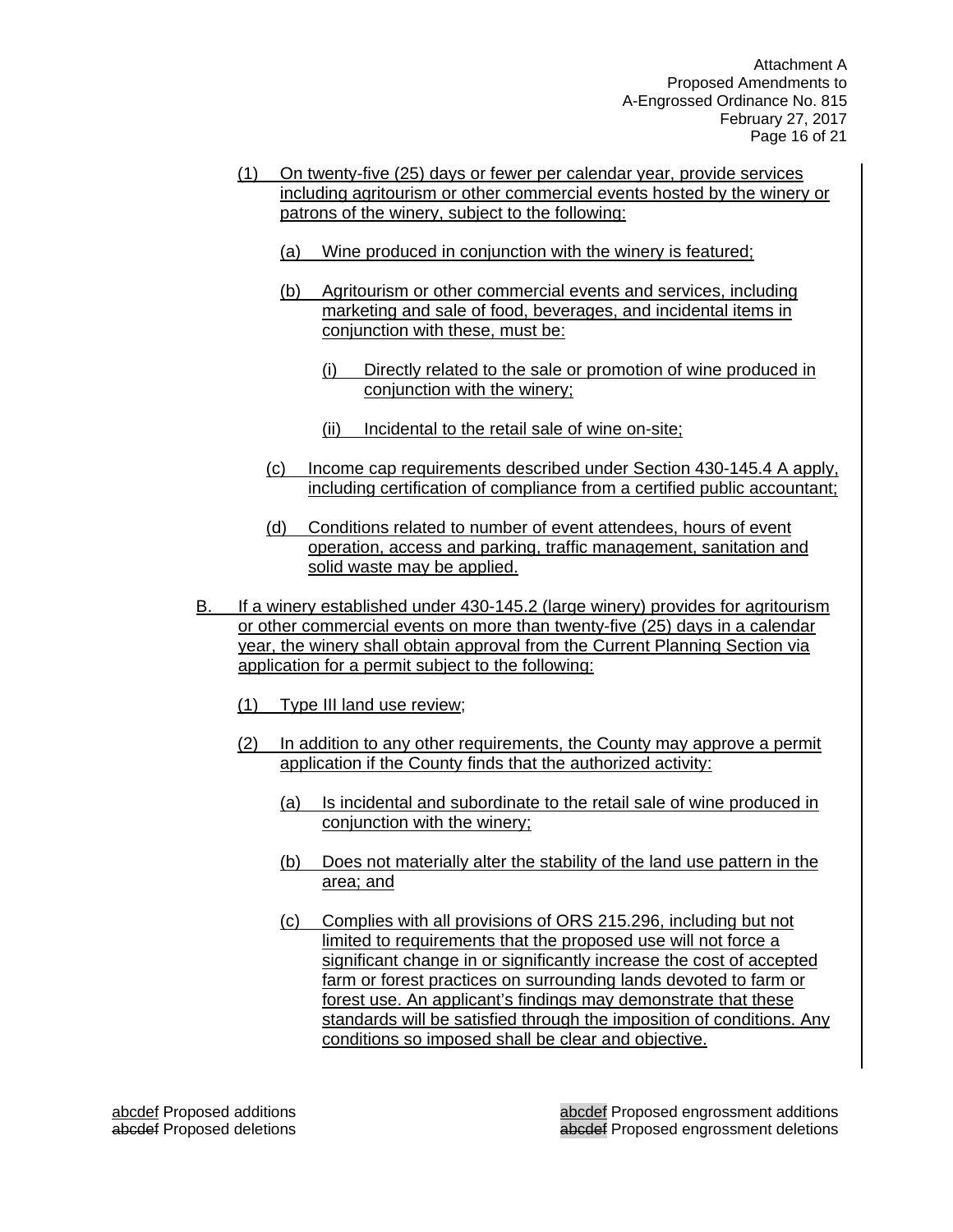Attachment A Proposed Amendments to A-Engrossed Ordinance No. 815 February 27, 2017 Page 17 of 21

- (3) Conditions related to number of event attendees, hours of event operation, access and parking, traffic management, sanitation and solid waste may be applied;
- (4) If the County issues a permit under 430-145.6 B, for operation of agritourism or other commercial events on more than twenty-five (25) days per calendar year, the County shall review the permit at least once every five (5) years and, if appropriate, may renew the permit.
- 430-145.7 Standards for a restaurant on a tract occupied by a winery established under 430- 145.2 (large winery):
	- A. A winery, through establishment under 430-145.2 (large winery), may:
		- (1) On twenty-five (25) days or fewer per calendar year, operate a restaurant as defined in ORS 624.010, in which food is prepared for consumption on the premises of the winery, subject to the following:
			- (a) Wine produced in conjunction with the winery is featured;
			- (b) Marketing and sale of food and beverages in conjunction with the restaurant is:
				- (i) Directly related to the sale or promotion of wine produced in conjunction with the winery;
				- (ii) Incidental to the retail sale of wine on-site;
			- (c) Conditions related to number of event attendees, hours of event operation, access and parking, traffic management, sanitation and solid waste may be applied.
	- B. If a winery established under 430-145.2 (large winery) operates a restaurant that is open to the public for more than twenty-five (25) days in a calendar year, the winery shall obtain a permit from the Current Planning Section subject to the following:
		- (1) Type III land use review;
		- (2) In addition to any other requirements, the County may approve a permit application if the County finds that the authorized activity:
			- (a) Is incidental and subordinate to the retail sale of wine produced in conjunction with the winery;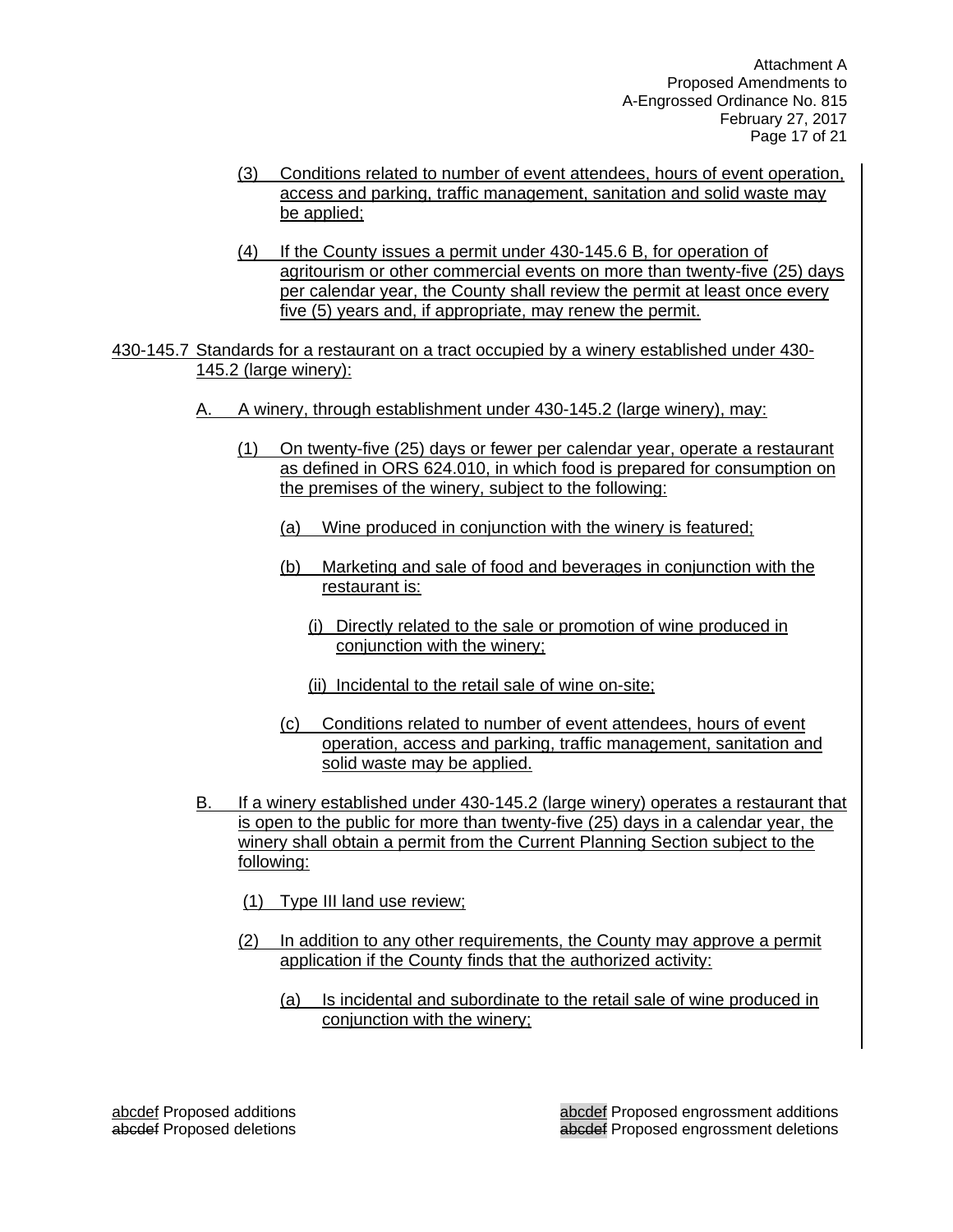- (b) Does not materially alter the stability of the land use pattern in the area; and
- (c) Complies with all provisions of ORS 215.296, including but not limited to requirements that the proposed use will not force a significant change in or significantly increase the cost of accepted farm or forest practices on surrounding lands devoted to farm or forest use. An applicant's findings may demonstrate that these standards will be satisfied through the imposition of conditions. Any conditions so imposed shall be clear and objective.
- (3) A person may not have a substantial ownership interest in more than one (1) winery operating a restaurant under ORS 215.453.
- (4) Conditions related to number of event attendees, hours of event operation, access and parking, traffic management, sanitation and solid waste may be applied;
- (5) If the County issues a permit under 430-145.7 B, for operation of a restaurant on more than twenty-five (25) days per calendar year, the County shall review the permit at least once every five (5) years and, if appropriate, may renew the permit.
- 430-145.82 A winery in the AF-10, AF-5, RR-5, Rural Commercial, Rural Industrial and MAE Districts may be established as a permitted use via Current Planning approval of an application subject to the following standards:
	- A. Comply with all state and federal requirements;
	- B. Have an access based upon the maximum number of people expected at the tasting room, including times of special events. Access shall be approved by the appropriate fire marshal;
	- C. Parking requirements shall be based on:
		- (1) Be based upon tThe maximum number of employees at the winery; and
		- (2) The size of the tasting room and expected visitors. $\frac{1}{2}$
	- D. On premise On-site temporary parking shall be available for special winery events; and
	- E. A festival permit (Section 430-135.1 E.) shall be required for special events in excess of one (1) day.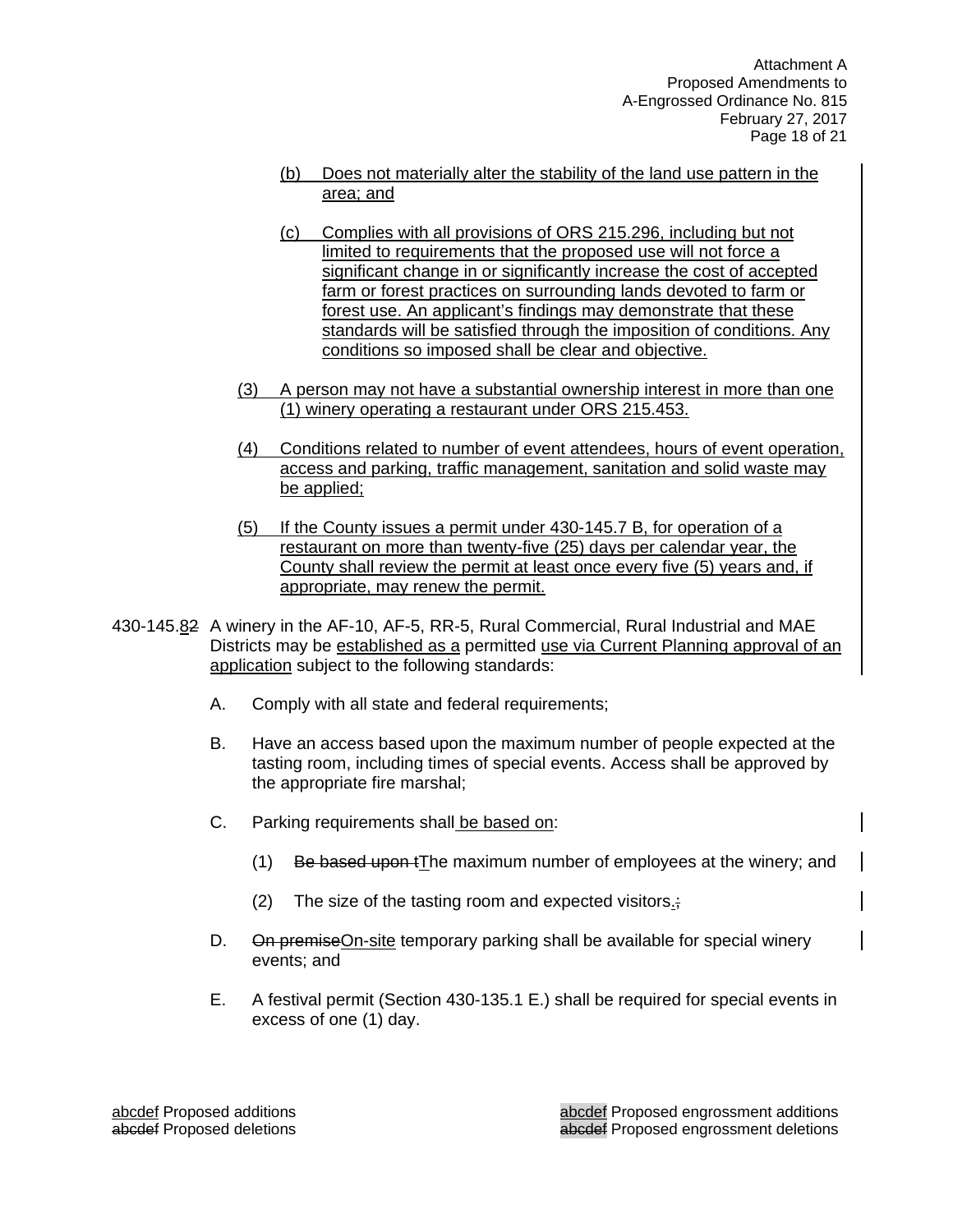- 430-145.9 Wineries and/or activities at wineries as Commercial Activities in Conjunction with Farm Use (Section 430-33)
	- A. The County may authorize the siting of a winery in the EFU or AF-20 District pursuant to the standards that apply to a Commercial Activity in Conjunction with Farm Use (CDC Section 430-33) or other law, via Current Planning approval of a permit application subject to the following:
		- (1) The winery:
			- (a) Does not qualify for siting under CDC Section 430-145.1 (standard winery) or 430-145.2 (large winery) (ORS 215.452 or 215.453); or
			- (b) Seeks to carry out uses or activities that are not authorized by CDC Section 430-145.4 through 7(or are not otherwise authorized by ORS 215.452 or 215.453).
		- (2) The gross income of the winery from any activity other than the production or sale of wine shall not exceed twenty-five (25) percent of the gross income from the on-site retail sale of wine produced in conjunction with the winery. The gross income of a winery does not include income received by third parties unaffiliated with the winery;
		- (3) Conditions related to number of event attendees, hours of event operation, access and parking, traffic management, sanitation and solid waste may be applied.
	- B. The County may authorize a winery described in Subsection 430-145.2 (large winery) to sell or deliver items or provide services not described within 430- 145.4 A, 430-145.4 B C(4), or 430-145.6 A under the criteria for Commercial Activities in Conjunction with Farm Use (CDC Section 430-33) or other provisions of law, subject to Current Planning approval of a permit application. Conditions related to number of event attendees, hours of event operation, access and parking, traffic management, sanitation and solid waste may be applied.
- 430-145.10 Lawful continuation of certain winery-related uses or structures in the EFU or AF-20 district
	- A. A use or structure that exists on June 28, 2011 may be lawfully continued, altered, restored or replaced pursuant to CDC Section 440 (or as otherwise allowed by ORS 215.130) if the use or structure is located on the same tract as a winery established under ORS 215.213 (1)(p) (a winery described in ORS 215.452 or 453/CDC Section 430-145.1 or 2) that produced more than two hundred fifty thousand (250,000) gallons of wine in calendar year 2010.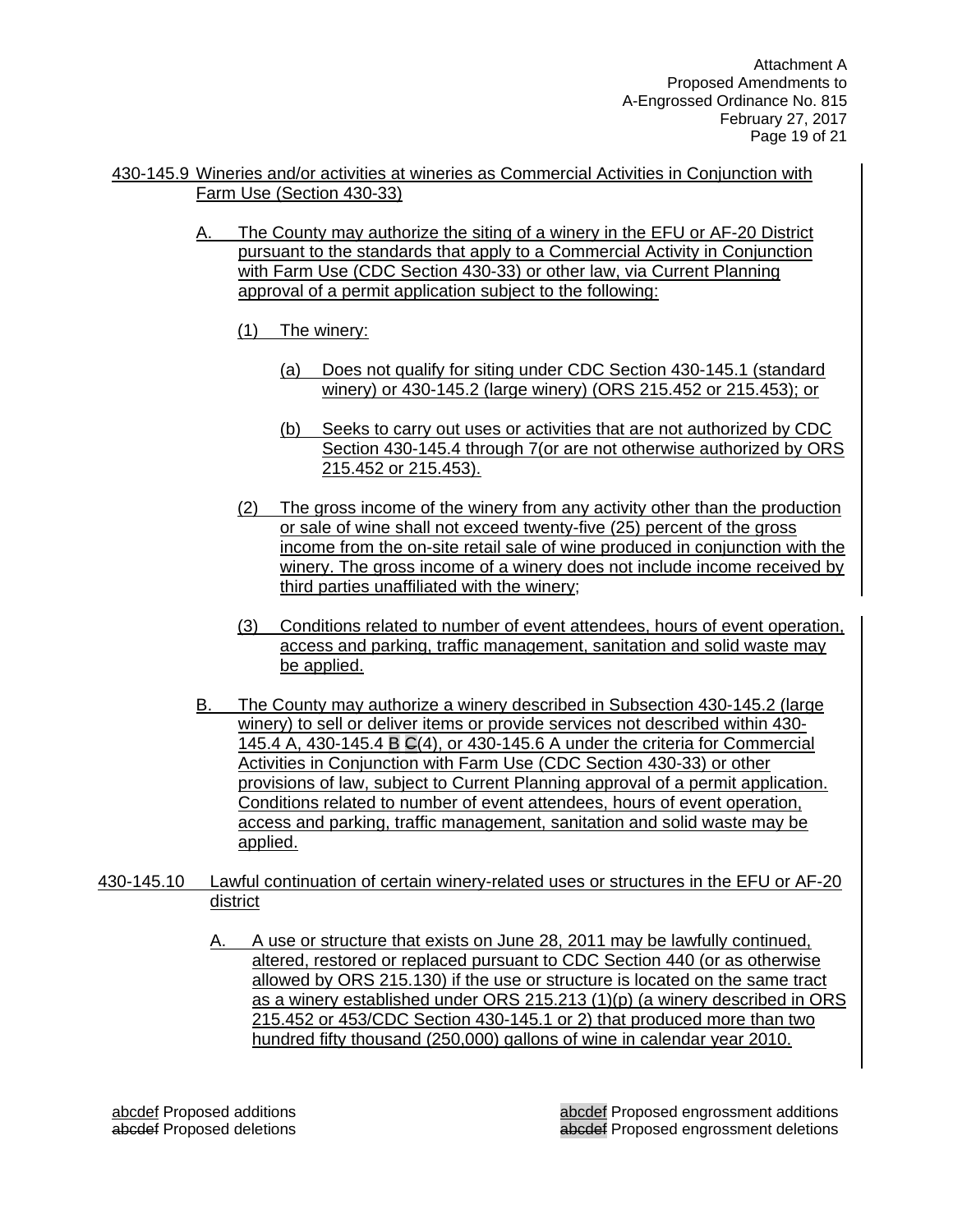Attachment A Proposed Amendments to A-Engrossed Ordinance No. 815 February 27, 2017 Page 20 of 21

- B. A winery established under ORS 215.213 (1)(p) (a winery described in ORS 215.452 or 453/CDC Section 430-145.1 or 2) that produced more than one hundred fifty thousand (150,000) gallons and not more than two hundred fifty thousand (250,000) gallons of wine in calendar year 2010 does not require a permit under CDC Section 430-145.9 A (ORS 215.213 (2)(c)), but must comply with all provisions of CDC Section 430-145 that apply to wineries described under 430-145.1 (standard winery) (ORS 215.452) except the annual production requirements.
- C. A use or structure that is lawfully established at a winery that exists on June 28, 2013, including events and activities that exceed the income limit imposed by CDC Section 430-145.4 A (ORS 215.452), may be continued, altered, restored or replaced pursuant to CDC Section 440 (or as otherwise allowed by ORS 215.130).
- D. Subsections 430-145.10 A and C do not affect the lawful continuation, alteration, restoration or expansion of the winery sited on the same tract.

#### **10. SECTION 440 – NONCONFORMING USES AND STRUCTURES**

A nonconforming use is a structure or use of land which does not conform to the provisions of this Code or Comprehensive Plan lawfully in existence on the effective date of enactment or amendment of this Code or Comprehensive Plan. It is the intent of this Section to allow and regulate existing uses and structures that were lawfully established and are not now in conformance with the applicable regulations of this Code.

The purpose of this Section is to generally encourage the discontinuance of nonconforming uses and structures or changing of nonconforming uses and structures to conforming or more conforming uses or structures. However, it is not the purpose of this Section to force all nonconforming uses or structures to be eliminated or brought into conformance with existing standards, or to discourage the continued nonconforming use of land for single family dwellings. Except in industrial, institutional, and commercial districts other than Neighborhood Commercial (NC), it is the intent of this Section to allow the owner of a structure used as a single family dwelling to alter or replace the structure consistent with state law, LCDC administrative rules and the applicable provisions of this Code.

Nonconforming uses that have a lesser impact on the immediate area have fewer restrictions than nonconforming uses with greater impacts. Nonconforming commercial and industrial uses in residential and farm or forest districts have more rigorous review criteria than these uses have in commercial and industrial districts in order to protect the livability and character of residential and farm or forest districts. In contrast, nonconforming single dwelling units in residential and farm or forest districts have fewer review standards because residential uses are permitted in these districts and these uses do not represent a major disruption to the immediate area. The intent

abcdef Proposed additions abcdef Proposed engrossment additions abcdef Proposed deletions abcdef Proposed engrossment deletions abcdef Proposed engrossment deletions